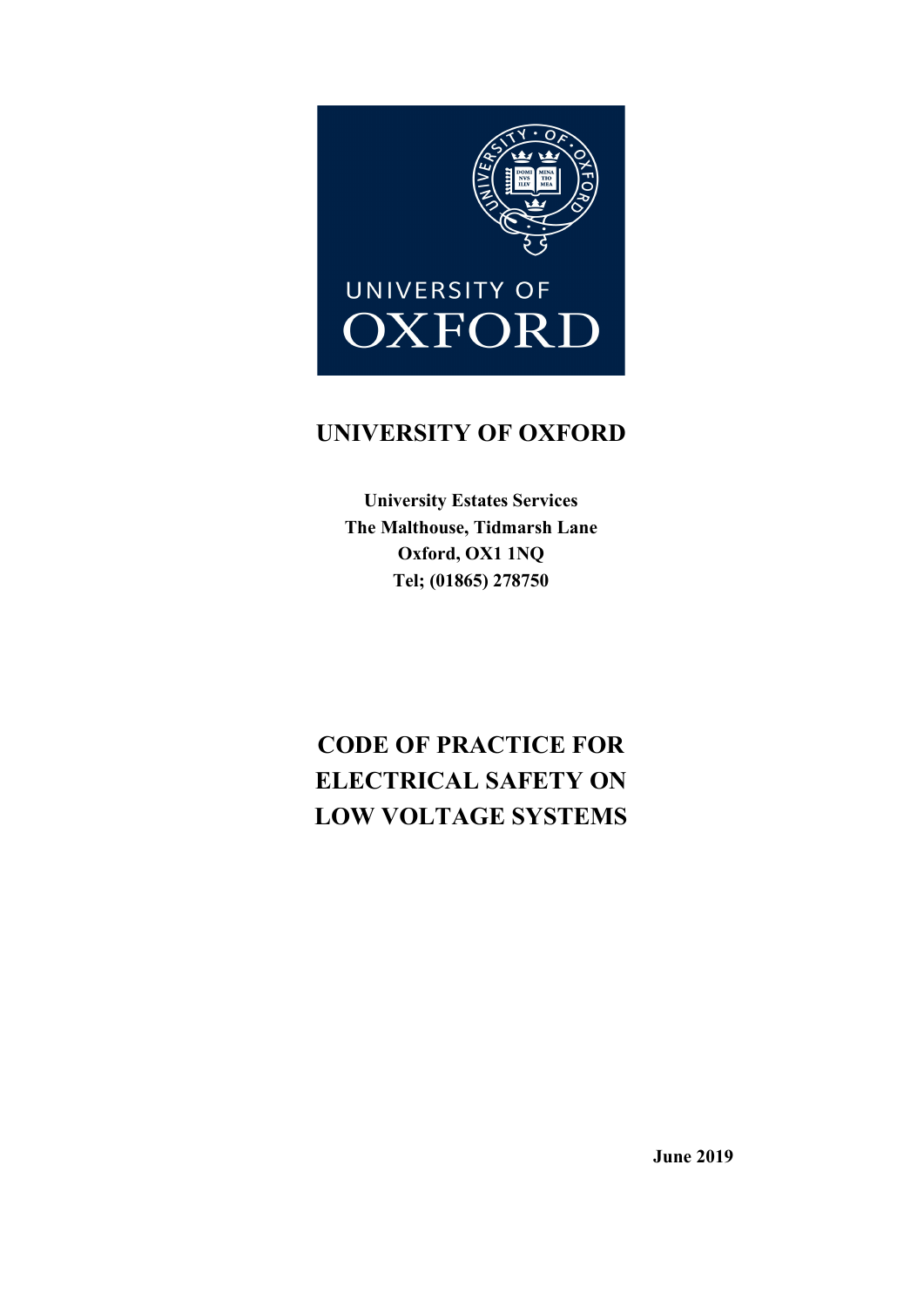# Review History

|                         | <b>Review Date</b>  | <b>Comments</b>                                         |
|-------------------------|---------------------|---------------------------------------------------------|
| 1                       | October 2011        | Code of Practice updated to include section on          |
|                         |                     | <b>Withdrawal of Authorisation</b>                      |
| $\overline{2}$          | <b>January 2014</b> | No changes                                              |
| $\mathbf{3}$            | <b>August 2016</b>  | Minor changes to wording through document               |
| $\overline{\mathbf{4}}$ | <b>June 2019</b>    | <b>Change to reflect Electrical Distribution Safety</b> |
|                         |                     | <b>Rules</b>                                            |
|                         |                     |                                                         |
|                         |                     |                                                         |
|                         |                     |                                                         |
|                         |                     |                                                         |
|                         |                     |                                                         |
|                         |                     |                                                         |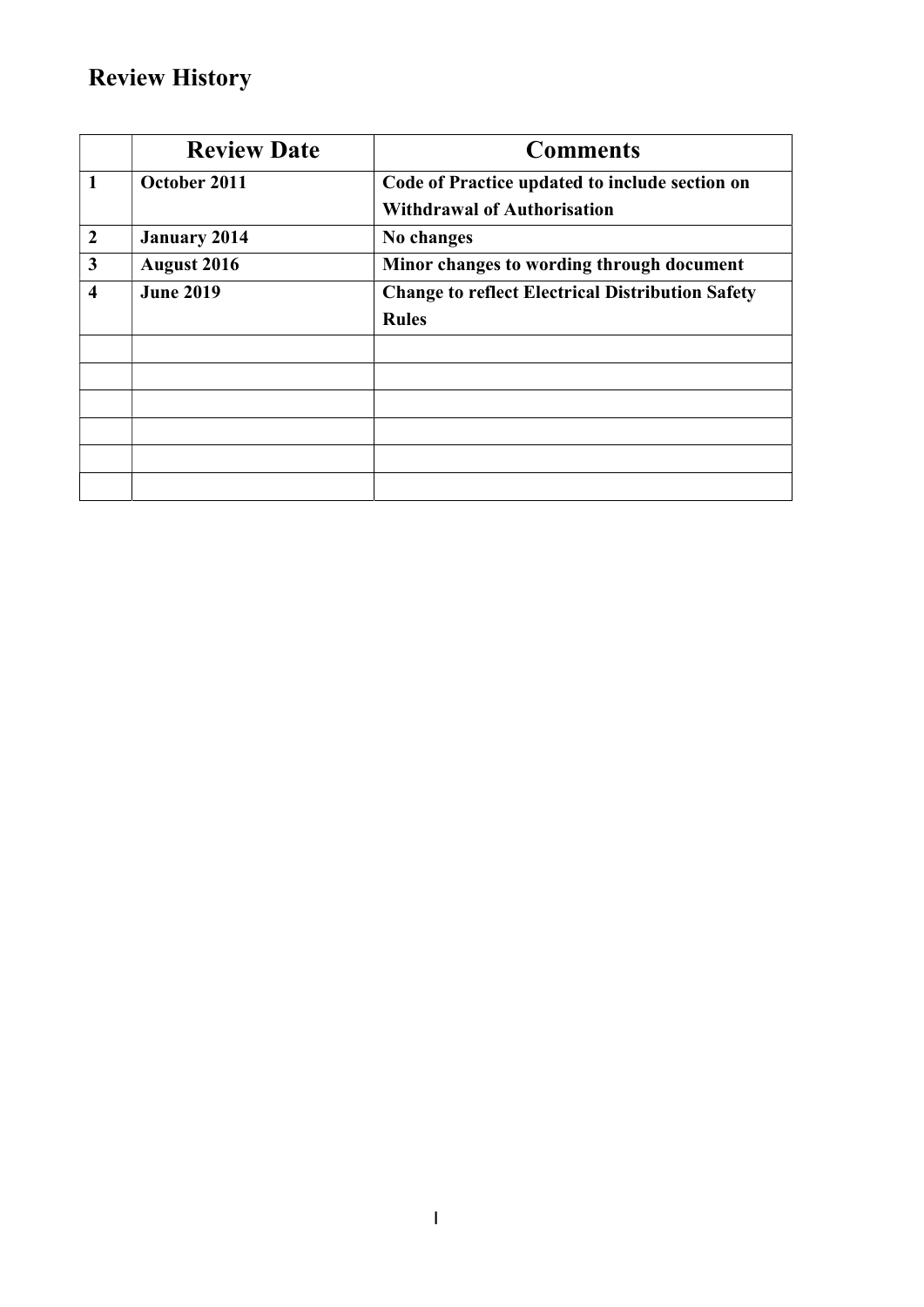# INDEX

| Page $3-11$                                                     | Code of Practice - Electrical Safety on Low Voltage Systems |                                                                                                                                                        |
|-----------------------------------------------------------------|-------------------------------------------------------------|--------------------------------------------------------------------------------------------------------------------------------------------------------|
| Page 12                                                         | Appendix 1                                                  | <b>Safety Requirements</b>                                                                                                                             |
| Page 13<br>Page 14<br>Page 15<br>Page 16                        | Appendix 2                                                  | <b>OUES</b> Procedural Documents<br><b>Authorised Person Certificate</b><br>Transfer of System Control Certificate<br>Limitation of Access Certificate |
| Page 17<br>Page 18<br>Page 19<br>Pages 20<br>Page 22<br>Page 23 | Appendix 3                                                  | <b>Sample Documents</b><br>Permit to Work<br>Switching Schedule<br>Handbook Checklist (two pages)<br>Guidance on Handbook<br>Questionnaire             |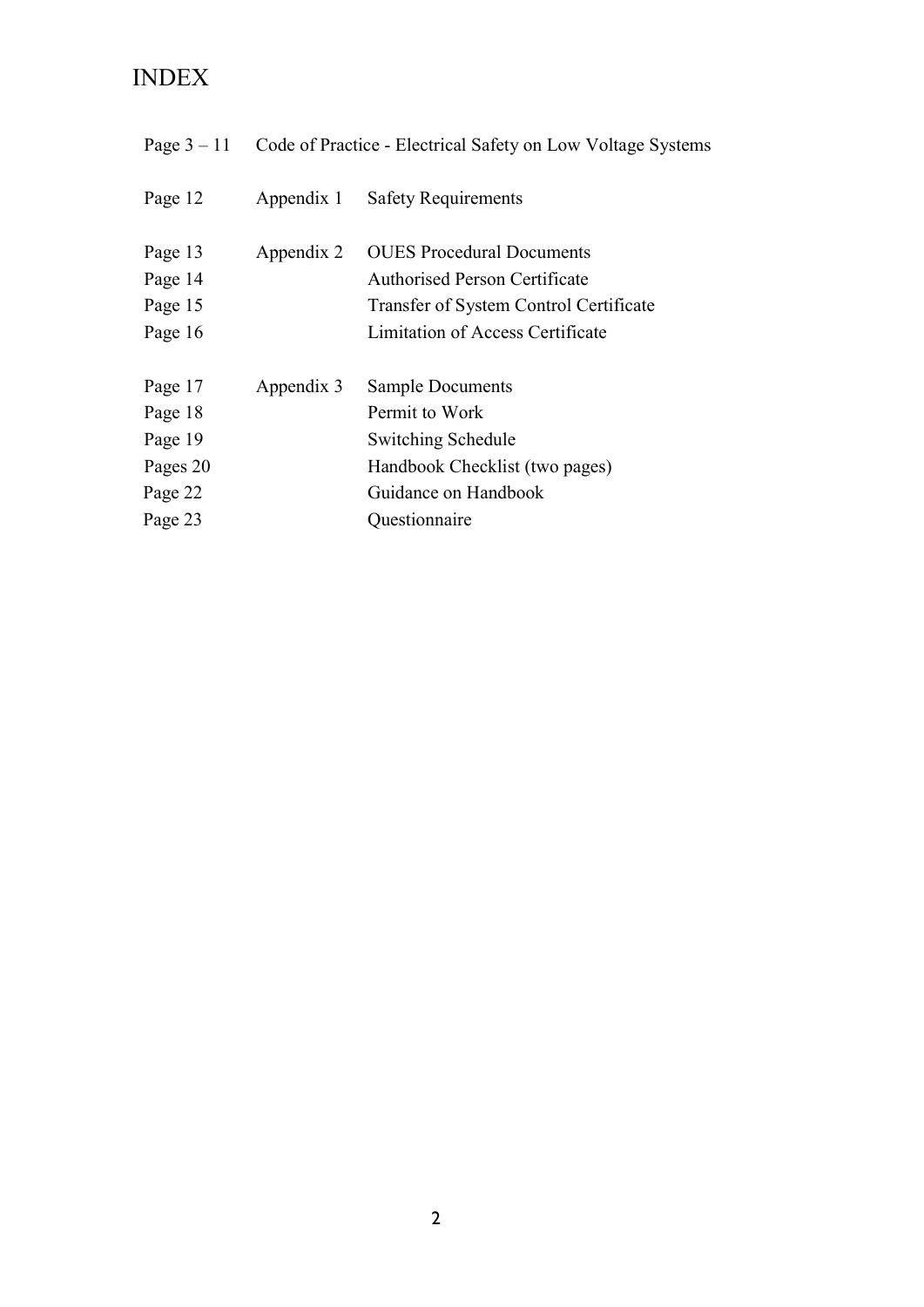# UNIVERSITY OF OXFORD ESTATES SERVICES

# CODE OF PRACTICE

# ELECTRICAL SAFETY ON ALL LOW VOLTAGE SYSTEMS

### 1 Introduction

.

This Code of Practice (C.o.P.) sets out rules and requirements for work on the University LOW VOLTAGE electrical systems that are defined in the University's Safety Office Policy Statement S4/10 – "Working Safely With Electricity" as being the responsibility of the Building Estates Sub Committee (BESC). The C.o.P. also defines the extent of responsibilities for persons who have been authorised to carry out specific duties under the C.o.P. The C.o.P does not apply to works on the Electrical Low Voltage Distribution Network. i.e it only covers electrical safety from the main incoming supply point within each building of the Functional Estate.

Electrical Safety of the network is covered by the University of Oxford Electrical Distribution Safety Rules

 injury. The C.o.P. addresses issues of electrical safety for departmental staff, contractors and contractor's employees with regard to responsibilities of Duty Holders, authorisation (and withdrawal of) and working practice. A prime objective of the C.o.P. is to set out clear principles that are to be followed to ensure that electrical work is carried out safely, under the control of authorised competent persons to prevent risk of death or

The aim throughout is to identify clear lines of demarcation and to recognize the extent of control of the electrical systems. The C.o.P. relates to working on low voltage systems only. For clarity the upper voltage limit covered by the C.o.P. is 1000 volts r.m.s 3 phase at 50Hz or 1500 volts d.c. and in line with the Electricity at Work Regulations 1989 there is no lower limit. The C.o.P. is not intended to cover situations above the upper limit.

The C.o.P. must not be read in isolation and it should not be seen in any way as a means of relieving Duty Holders of their statutory obligations. All work must be carried out in full compliance with all related legislation, requirements established in University Safety Office Policy Statements and relevant electrical regulations and safety standards.

# 2 Definitions

| <b>The Director</b>  | Shall be taken to read the University Director of Estates.                                                                                                        |
|----------------------|-------------------------------------------------------------------------------------------------------------------------------------------------------------------|
| <b>BESC</b>          | Shall be taken to read the Building Estates Sub Committee.                                                                                                        |
| <b>OUES</b>          | The University Estates Services                                                                                                                                   |
| <b>Absolute Duty</b> | Defined under the Electricity at Work Regulations 1989 as a<br>requirement which must be met and for which there is no defence<br>available for failure to do so. |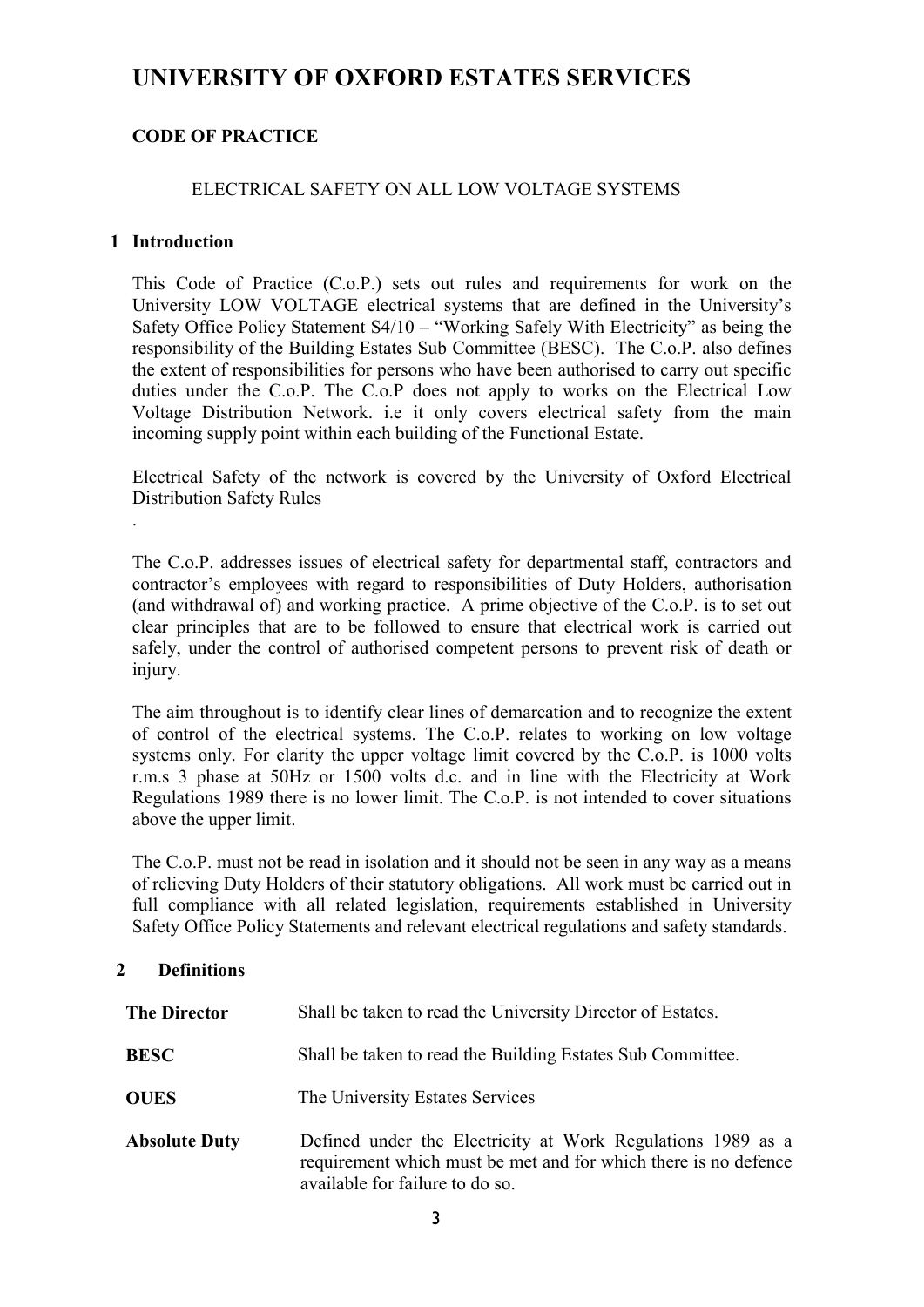| <b>Isolation</b>          | Defined under the Electricity at Work Regulations 1989 as<br>providing clear separation between conductors. It should be<br>noted that operation of control circuits must not be relied upon<br>for isolation.                                                                                                                                                                                                                                                                                                                                                                                                                                                                                                                                                                                                                                                                                                                                  |
|---------------------------|-------------------------------------------------------------------------------------------------------------------------------------------------------------------------------------------------------------------------------------------------------------------------------------------------------------------------------------------------------------------------------------------------------------------------------------------------------------------------------------------------------------------------------------------------------------------------------------------------------------------------------------------------------------------------------------------------------------------------------------------------------------------------------------------------------------------------------------------------------------------------------------------------------------------------------------------------|
| Contractor                | The term contractor applies to all parties involved in carrying out,<br>or causing work to be done, on the system.<br>It includes all<br>approved contractors, consultants, designers and authorised<br>departmental personnel.                                                                                                                                                                                                                                                                                                                                                                                                                                                                                                                                                                                                                                                                                                                 |
| <b>Competent Person</b>   | Competence is a specific requirement of the Electricity at Work<br>Regulations 1989 (Regulation 16). Where 'competent person' is<br>referred to in the C.o.P. it shall be taken to mean a person who<br>$has: -$                                                                                                                                                                                                                                                                                                                                                                                                                                                                                                                                                                                                                                                                                                                                |
|                           | i)<br>Adequate knowledge of electricity.<br>Adequate experience of electrical work.<br>$\overline{11}$<br>Adequate understanding of the system to be worked on<br>$\overline{111}$<br>and practical experience on that class of system.<br>Awareness of University Safety Office Policy Statements<br>iv)<br>and of current electrical regulations and requirements<br>appropriate to the work in hand.<br>An understanding of the hazards that may arise during the<br>V)<br>work and the precautions to be taken to deal with them.<br>The ability to recognise, at all times, whether it is safe for<br>$\rm vi)$<br>work to continue.<br>Have in his/her possession the Handbook for "Electrical<br>vii)<br>Safety" (historically known as the Blue Book) at all times<br>when carrying out work on electrical systems as defined in<br>the C.o.P. The Blue Book provides an on-site guide to the<br>requirements of this Code of Practice. |
| <b>Duty Holder</b>        | The individual responsible under the Electricity at Work<br>Regulations 1989 for ensuring danger does not arise from work<br>being undertaken on the system/s under his/her control. The Duty<br>Holder at the University of Oxford is the Registrar.                                                                                                                                                                                                                                                                                                                                                                                                                                                                                                                                                                                                                                                                                           |
| <b>Electrical Systems</b> | Reference to system or systems in the C.o.P. shall be taken to<br>mean those described in the University Safety Office Policy<br>Statement S4/10 as being the responsibility of the Director.                                                                                                                                                                                                                                                                                                                                                                                                                                                                                                                                                                                                                                                                                                                                                   |
|                           | These are:<br>Building Electrical switch rooms Fixed electrical<br>installation up to and including socket outlets and<br>isolators together with light fittings and associated<br>lighting controls and all mechanical control systems up<br>to but not including plant equipment.<br>lightning conductors, general and special earthing, and<br>lighting of roadways, car parks, cycle and pedestrian<br>ways.<br>4                                                                                                                                                                                                                                                                                                                                                                                                                                                                                                                           |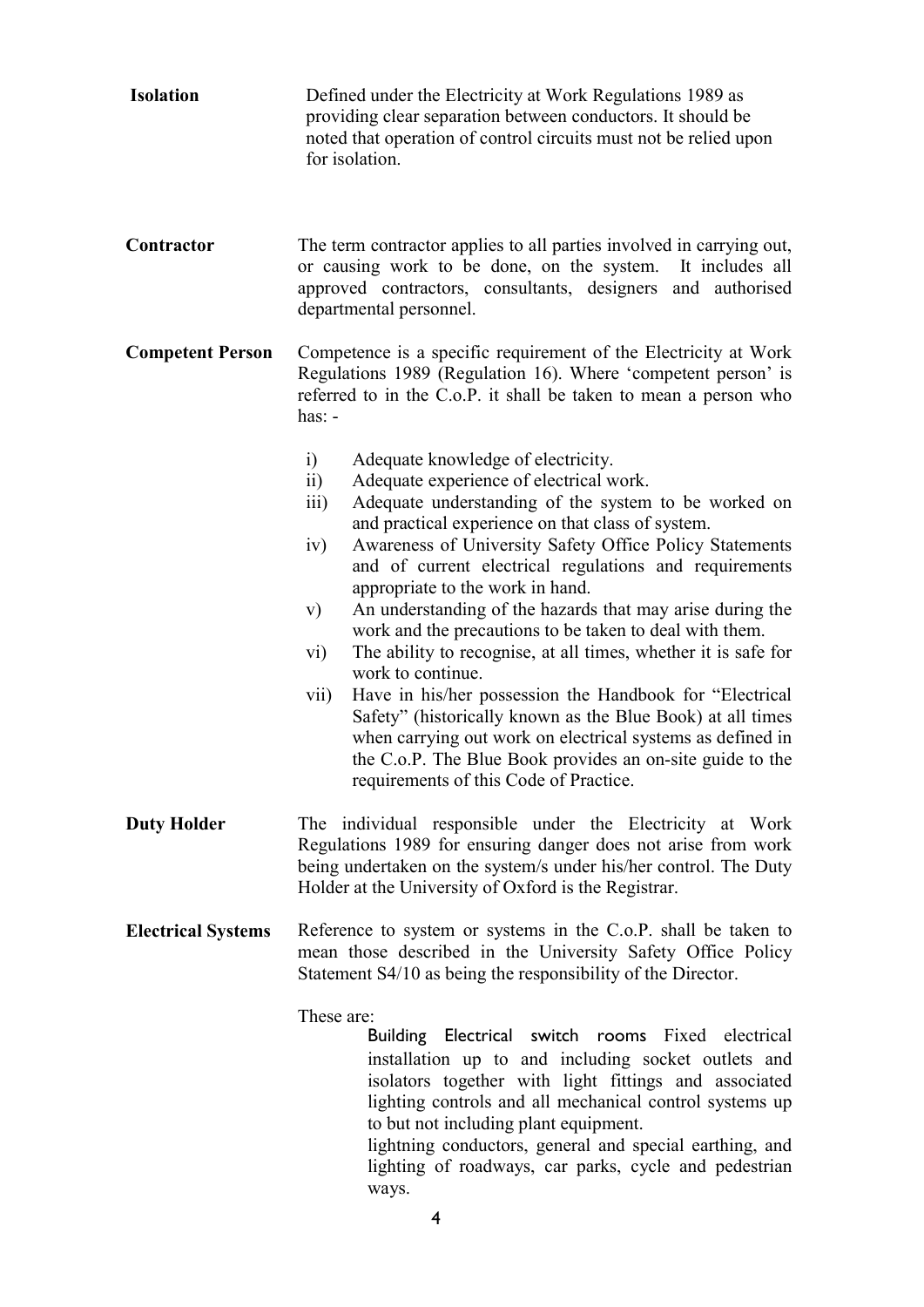- Authorising Officer The person, or persons, appointed by the Registrar to formally authorise Contractors to undertake work on the systems defined in University Safety Office Policy Statement S4/10 as being the responsibility of the Director. The Authorising Officer may withdraw or suspend the Contractor's authorisation in accordance with the procedure described in Section 3.1.
- Authorised Person A person authorised in writing by the Authorising Officer to undertake certain duties in respect to specified electrical systems. An Authorised Person will be suitably qualified and be responsible for appointing, in writing, competent persons within their organisation and for ensuring their safety throughout all works. The authorisation process adopted by the Contractor shall be sufficiently detailed so as to ensure that the competent person fully understands the requirements of this C.o.P. and associated documents. The Authorised Person must have a sound understanding of the requirements of this C.o.P. and ensure all works are carried out in strict compliance to it. A certificate of appointment will define the extent of responsibilities of the Authorised Person.

The Authorised Person can be: -

- 1) An electrical contractor from the UES approved list.
- 2) An electrical consultant.
- 3) A member of the departmental electrical staff.
- 4) A member of the UES Electrical Section.

5) A person with managerial responsibilities who can satisfy the Authorising Officer of their competence in the role of an Authorised Person. This person shall utilise the OUES Electrical Section for the appointment of Competent Persons.

- Departmental Representative Is a person nominated by the Department (Customer) to coordinate the works on their behalf and to identify the associated risks to those persons undertaking the work, prior to any job commencing.
- Risk Assessment A risk assessment is about identifying and taking sensible and proportionate measures to control the risk, not about creating huge amounts of paperwork

#### 3 Documentation and Appointments

- Authorised Person The person who will be responsible for appointing Competent Persons.
- Authorised Person **Certificate** A document issued by the Authorising Officer setting out the extent of responsibility of the Competent Person appointed by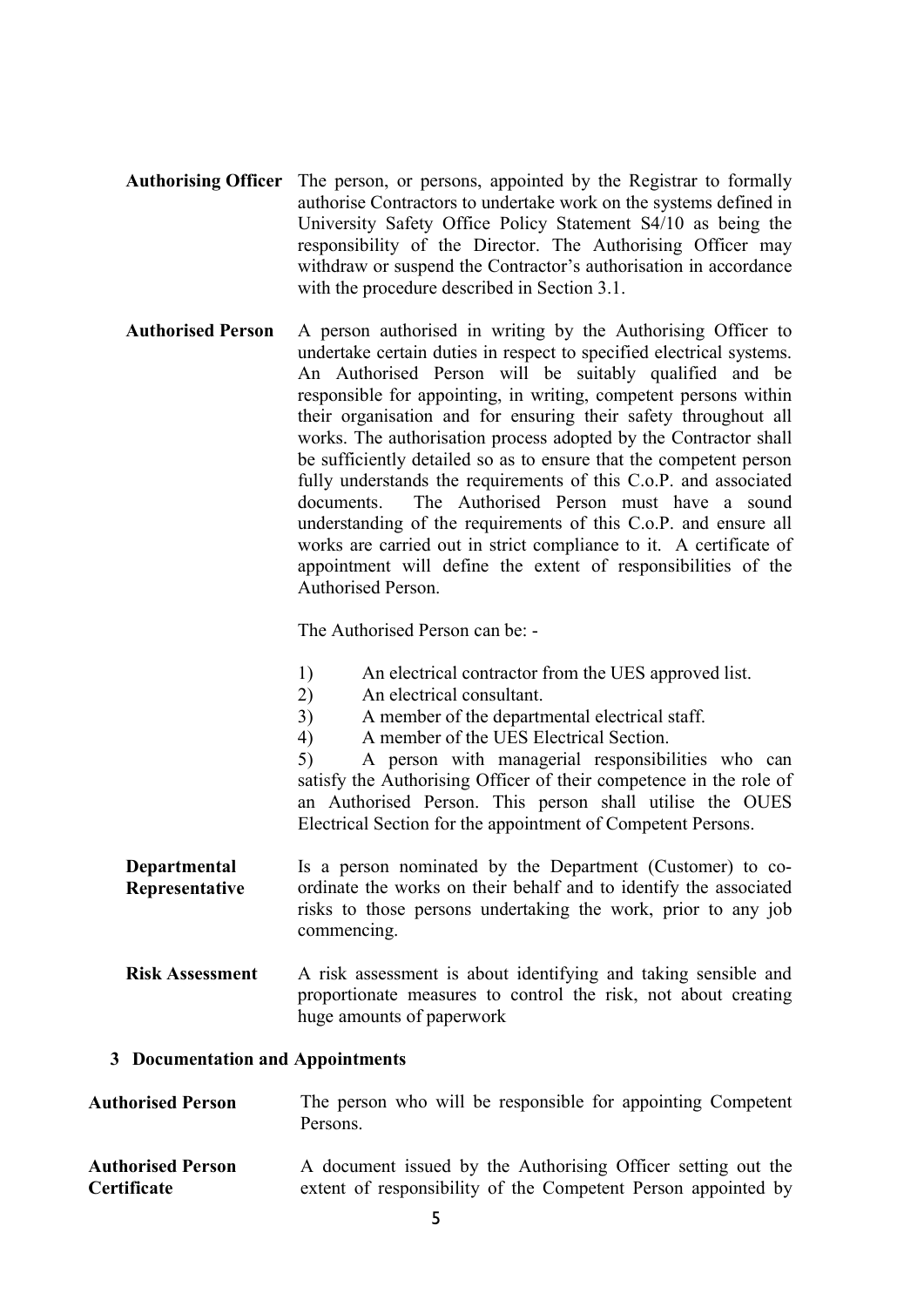them.

- Competent Person Suitably qualified and appointed in writing by the Authorised Person, and in possession of Handbook for Electrical Safety (the Blue Book).
- Withdrawal or Suspension of Appointment The Authorising Officer may withdraw or suspend the authorisation of any Authorised Person under the procedure described in Section 3.1.
- Limitation of Access A certificate from an OUES Authorised Person to give right of entry to enable persons to undertake defined tasks in areas where there is a restriction on access; for example in substations.
- Transfer of System Control Certificate Is a document designed to indicate that part, or all, of a system has been put under the control of a Competent Person who is in possession of their Blue Book.
- Handbook for Electrical Safety (Blue Book) This is a document produced by the OUES that covers the key principles set out in this Code of Practice. This is to provide onsite guidance to the competent person on the requirements of the Code of Practice. The hand book shall be signed and receipted by both the Authorised Person and Competent Person during induction of the Competent Person.
- Permit to Work (Electrical) A document prepared by an Authorised Person and given to a Competent Person in charge of the work to be done. Its purpose is to make the Competent Person, and everyone in the working party, aware of equipment that is safe to work on and the extent of work to be undertaken. This document generally only applies on works on the Electrical Distribution System.
- Switching Schedule A schedule of the switching operations and safety procedures that are necessary to establish safe working prior to commencing work, and which form part of the planning process.
- Handbook Checklist A checklist highlighting the key requirements of the Handbook for Electrical Safety on Low Voltage Systems produced by the University Estates Services.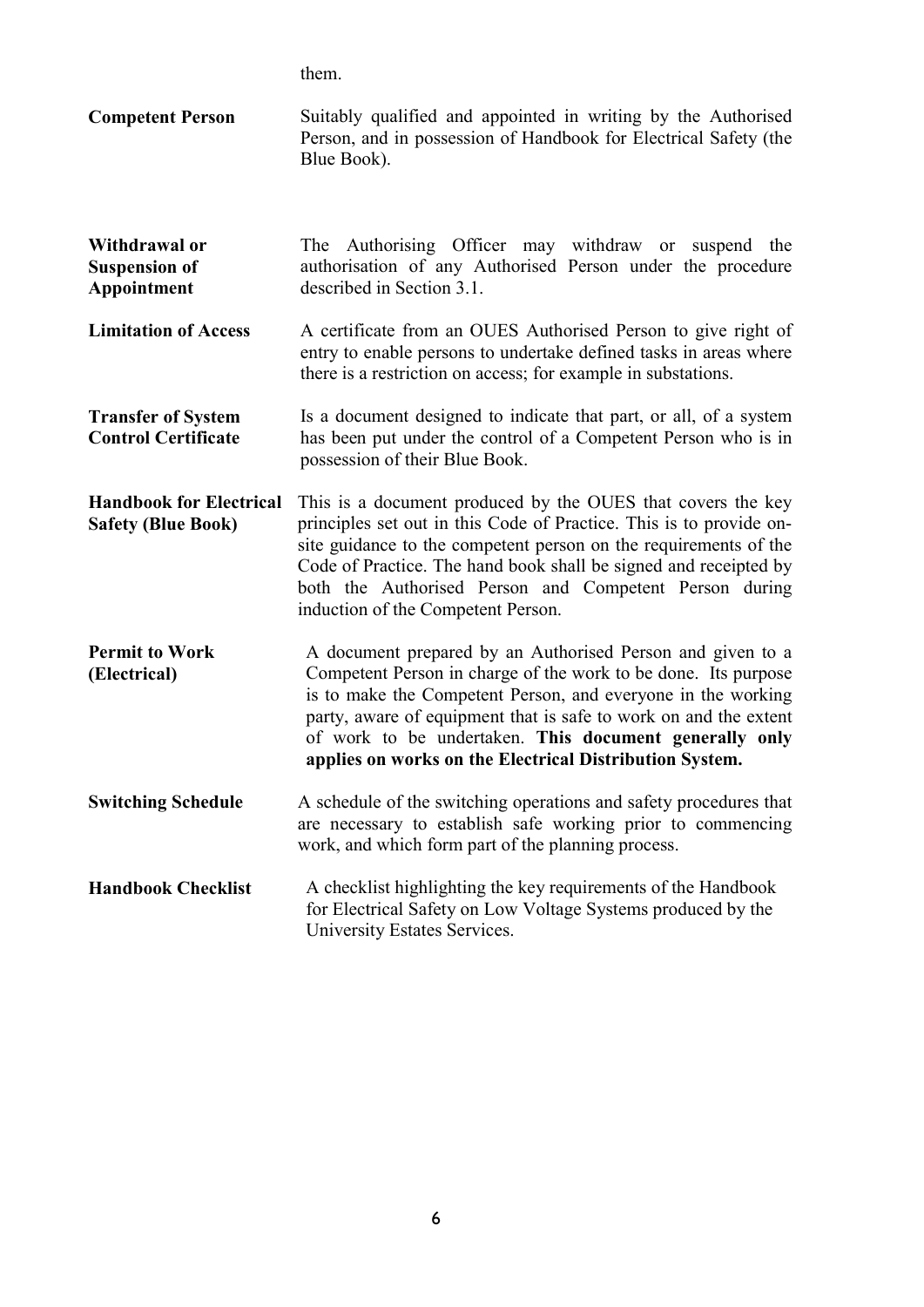# 3.1 Suspension or Withdrawal of Authorisation

- 3.1.1 In the event that an accident or incident occurs, or where unsafe\dangerous working practices or conditions are identified that result in, or have the potential for, injury to occur from the electrical system the Authorising Officer will take the following actions:
	- Instant removal from site of the Competent Person and subsequent return of their Handbook for Electrical Safety.
	- The Authorising Officer will inform the Authorised person in writing giving reasons for the withdrawal and recommendations regarding further action by the contractor, e.g. training and re-induction of remaining Blue Book Holders.

# "Dangerous" shall be taken to mean not complying with Regulation 2 section 15 of the Electricity at Work Regulation 1989

- 3.1.2 A second event similar to 3.1.1 the Authorising officer may take the following action :-
	- Suspend or withdraw authorisation of the designated Authorised Person. Where that Authorised Person is a Contractor that organisation shall not be permitted to undertake work on the electrical systems until authorisation is reinstated The Authorised Person shall be informed in writing of the reasons for the suspension or withdrawal of authorisation and of any further action e.g. training considered necessary before re-appointment along with the expected duration of suspension (if appropriate).

 as appropriate for the circumstances leading to the suspension. Suspension of authorisation shall be for a period determined by the Authorising Officer

Reinstatement of authorisation will be subject to:

- Investigation by OUES, and where appropriate the Contractor, resulting in a report detailing the causes of the accident, incident, or unsafe working practices/conditions and the steps to be taken to prevent a recurrence;
- Implementation by the Contractor of the actions to be taken to prevent a recurrence within agreed timescales.
- 3.1.3 Competent person is found to have contravened a specific part of the C.o.P, but the incident is not deemed dangerous then:
	- Instant removal of person, return of Blue Book. The person is permitted to work on the University system providing he/she is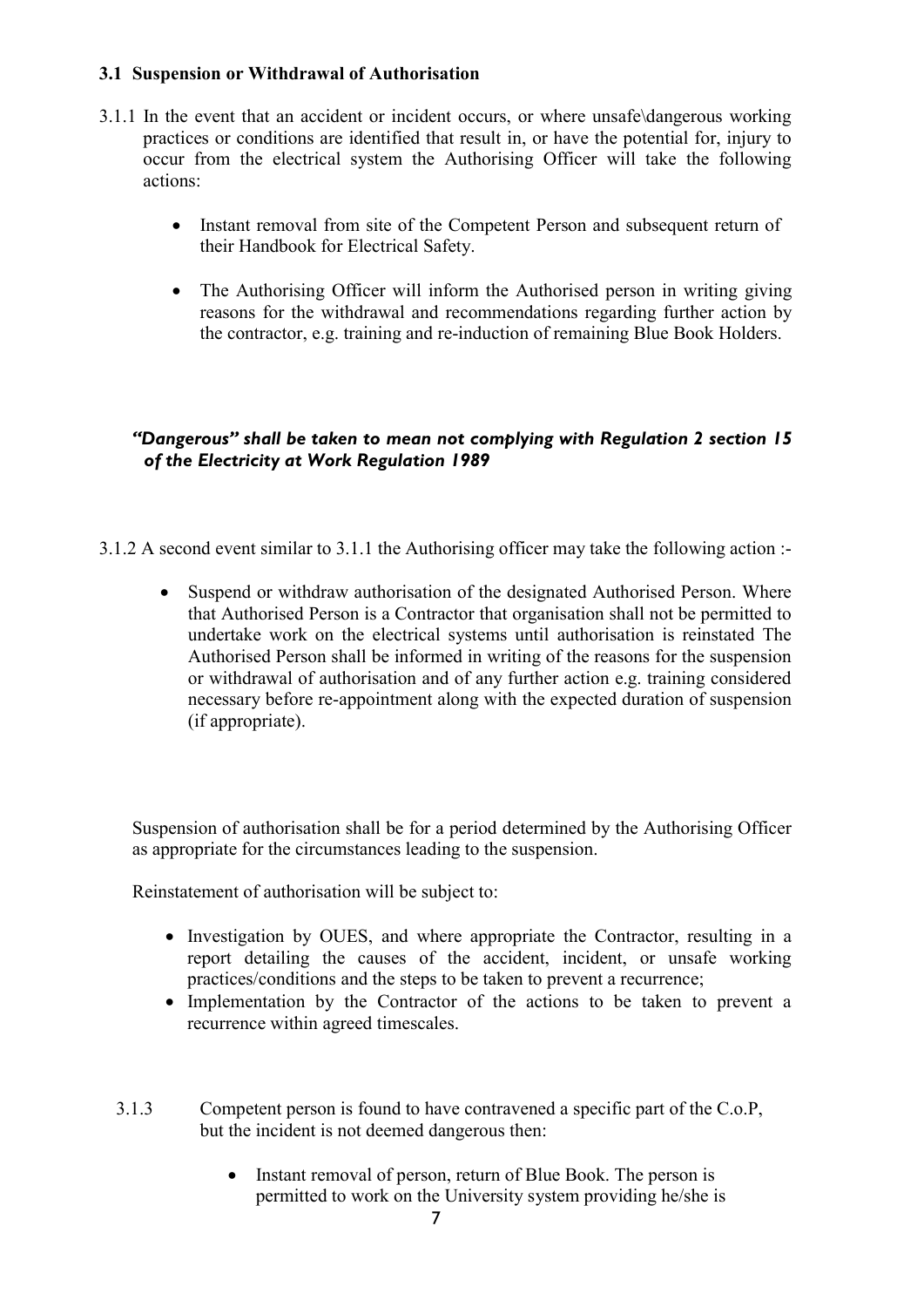supervised. This restriction shall remain in place for a minimum of 1 month.

3.1.4 Contractor has been found to have not complied with the principle of the COP as understood by the reporting officer. Works will be stopped, blue book holder asked to remain offsite until the Authorising Officer has decided on appropriate action.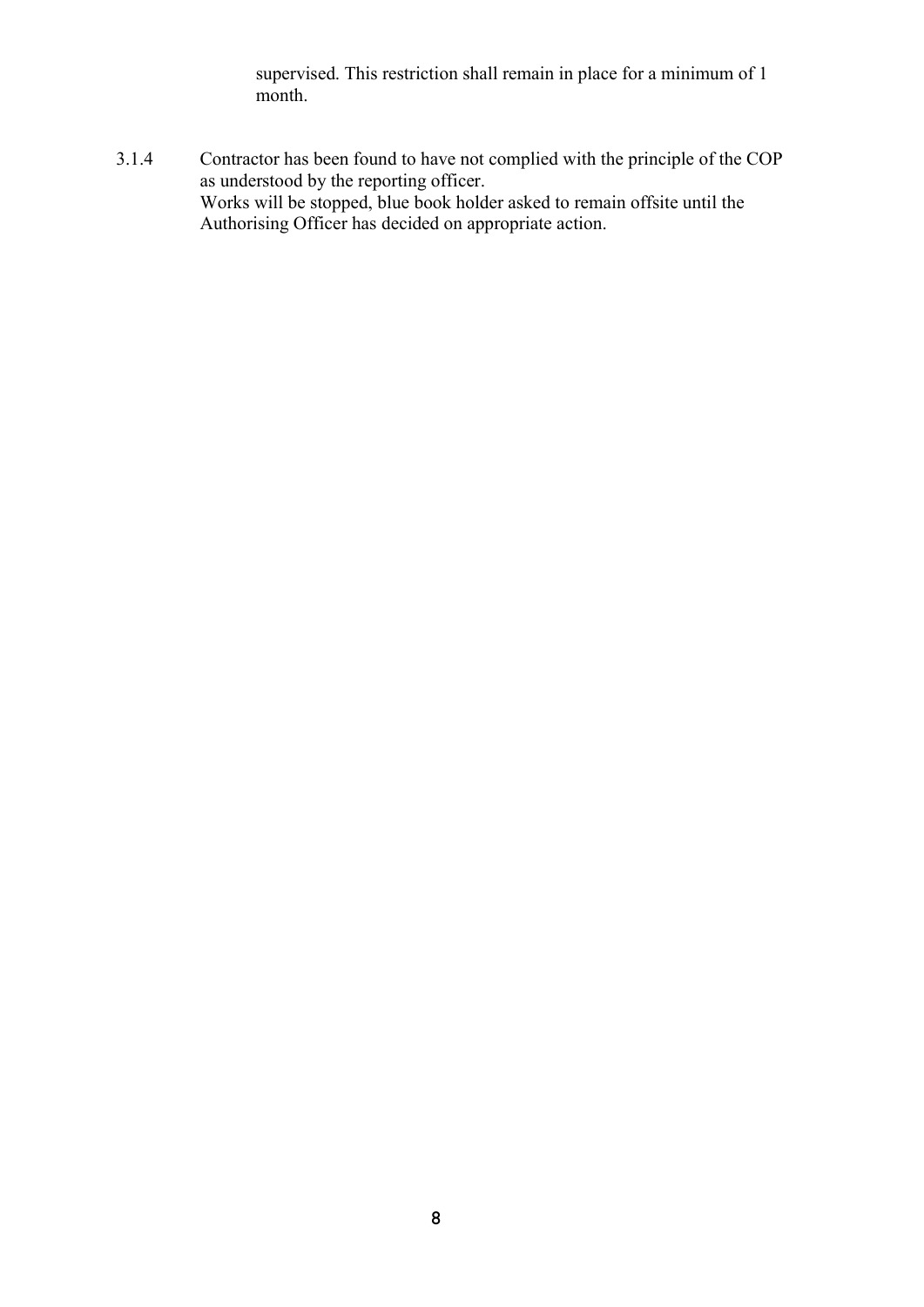### 4 Principles for Safety in the Operation of the University LV Electrical Systems

Operation shall be taken to mean design, installation, modification, inspection, testing, maintenance or repair of systems defined as being the responsibility of BESC.

It is the policy of the University that no person shall be engaged in any work activity on, or near, live conductors (other than those adequately covered with insulating material so as to prevent danger). For clarity working around single insulated cables are classed as working on or near live conductors. Any system that is to be worked on must be isolated, the isolation secured and the system proved safe. Adequate working space, means of access and lighting must be provided. This policy relates to the preferred method of working that must be adopted wherever practical. It is recognised however that in certain situations testing and diagnostic work is required which may involve live work: in such circumstances the competent person in control of the work MUST:

- (i) Determine in each case that it is unreasonable in all circumstances to work on conductors that are dead.
- (ii) Decide whether it is reasonable in all circumstances for him/her to be at work on or near a system that is live.
- (iii) Carry out a risk assessment to identify the associated risks and to determine the safe method of working, including where necessary the provision of suitable protective equipment to prevent injury

It must be remembered that the Electricity at Work Regulations 1989 imposes an "absolute" duty in respect of "work on or near live conductors". An "absolute duty" is one that must be carried out without making the balance of risk against time, trouble or expense of eliminating or minimising that risk.

In the event of a criminal prosecution the defendant must demonstrate that he/she took all reasonable steps and exercised all due diligence to avoid the commission of the offence.

 there is always a probability that a criminal prosecution may ensue. NOTE 1 after deciding to work 'live' should a serious incident or accident occurs because of live working, the Authorised Person must be able to prove that adequate precautions were adopted to prevent danger. After an incident/accident

NOTE 2: There are several University Guidance's notes available to detailing specific electrical safety items.

#### 5 General

 fitted.As stated the University policy is for work to be undertaken on systems that have been disconnected from all points of electrical energy. Isolation must be effective and secure and not capable of being defeated by inadvertent operation. Self-adhesive tape across a switch or MCB dolly is not acceptable. Effective isolation means disconnection of, and adequate separation between, all live conductors including the neutral conductor. Caution notices identifying the person responsible for the isolation shall always be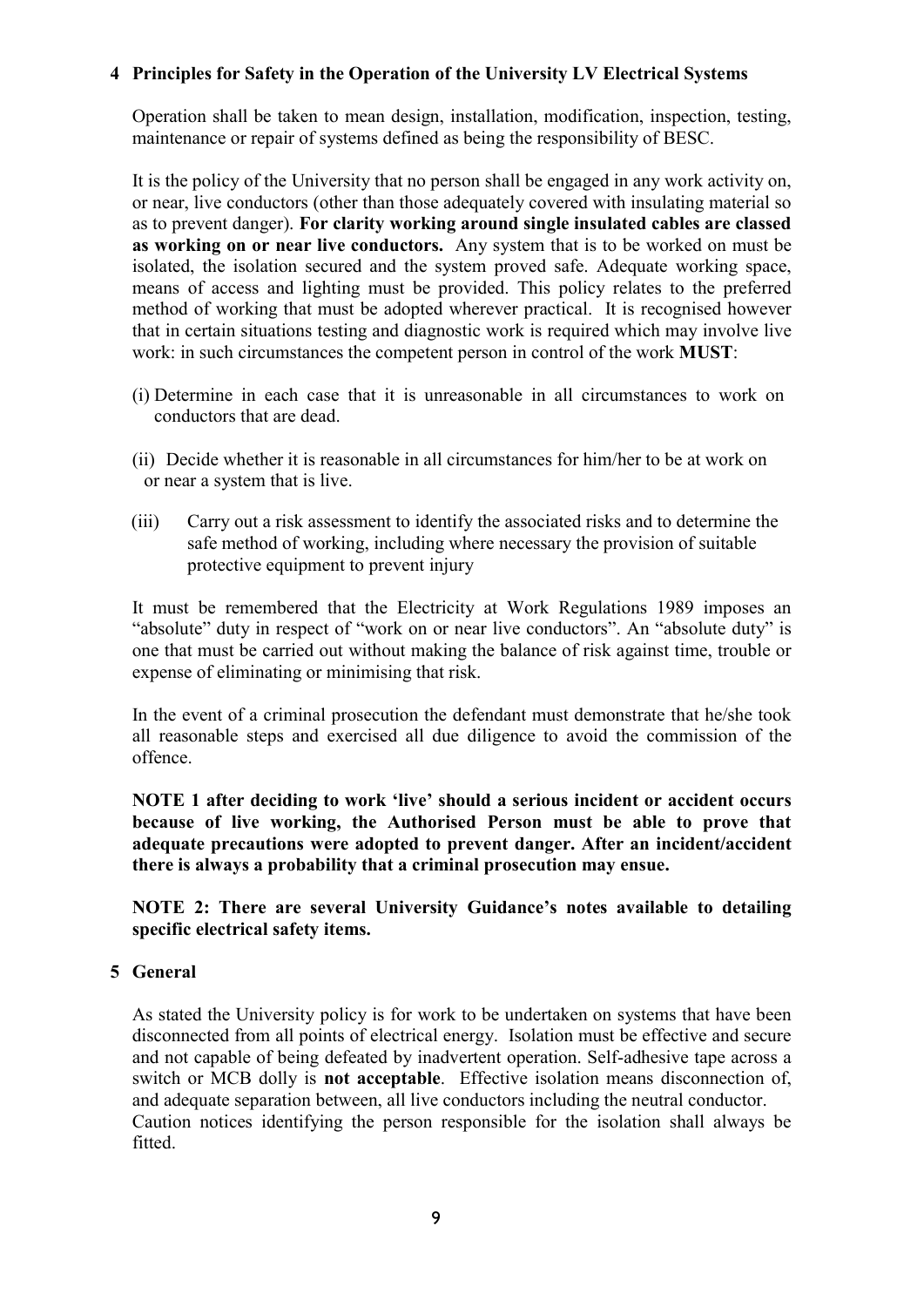# 6 Planning

All work activities must be pre-planned and a suitable and sufficient risk assessment carried out. A safe system of work shall be developed to adequately cover the actions identified in the assessment. Clearly the extent of pre-planning needs to be relative to the nature of the work to be undertaken but the same principles apply in all cases. Prior to undertaking any work on the system, assessments shall be carried out to firstly identify related electrical risks and all measures required to control them. In addition attendant risks associated with the premises, the building user's activities and essential services shall also be identified and appropriate measures put in place.

For relatively minor works such as replacing, adding, or removing components on a final circuit, the risk assessment is likely to involve verification of the local system to establish the extent of control required: this should be accompanied by discussion with the departmental representative to determine user issues. If however, more complex works are required then it will be necessary for the contractor to take control of those parts of the system which will be affected by the works. Under these circumstances the OUES Engineer who instructed the works shall be consulted as well as Departmental Administration and Safety Representatives.

### 7 Control

Control of electrical danger is a fundamental element of any safety procedure and must be clearly understood by all parties involved, including Contractors, Departmental Representatives and the OUES Electrical Section. No person has authority to work on any part of the system, which is defined as being the responsibility of BESC without written authorisation from a member of the OUES Electrical Section. In effect, the control of all systems is with the OUES until the system has been formally handed over.

Handing over of control can take two forms. For relatively minor works as described earlier (which have been instructed by the OUES Electrical Section) the Contractor's risk assessment shall identify if effective isolation can be achieved on the final circuit from the local distribution board. If effective isolation can be achieved and following agreement with both the OUES Electrical Section and the Departmental Representative, work can proceed under the Contractor's control. If, however, effective isolation cannot be achieved by isolating at the local distribution board then it will be necessary for the Contractor to take control of all, or part, of the system, in this case the matter must be referred back to the person in the OUES Electrical Section who instructed the works. Covers that prevent exposure to live conductive parts must not be removed until the distribution board has been formally handed over by means of a Transfer of System Control Certificate AND isolated in accordance with the relevant isolation procedures. The extent of control required to ensure safe working must be agreed with the OUES Electrical Section. The nature of the work to be undertaken will, in the main, determine the level of control required. The handover may involve just a single distribution board; alternatively it could extend up to a complete installation.

 locks as necessary to secure control. Caution notices shall identify the address andThe OUES Electrical Section will issue the Transfer of System Control Certificate to a Contractor (Blue Book Holder) together with sufficient records of the systems. On receipt of the Transfer of System Control Certificate, the Contractor shall immediately install caution notices on equipment to clearly identify the extent of the transfer and fit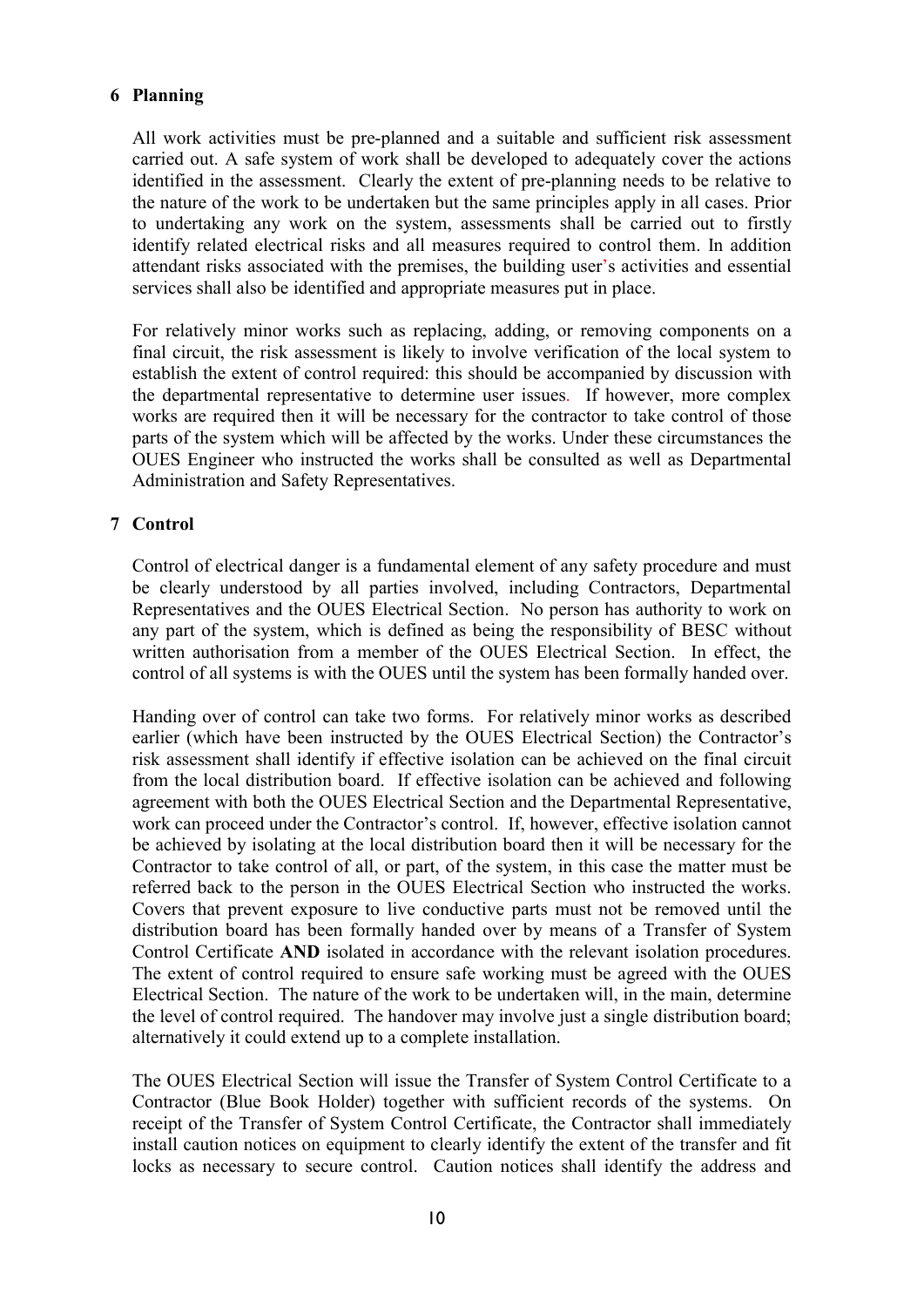daytime telephone number of the Contractor together with 24 hour contact details in the event of an emergency.

For the period of transfer, control of the system is with the Contractor. The Contractor is responsible for appointing a Duty Holder to set up safe working procedures and for ensuring Competent Persons are engaged for the duration of the works. The safe system of work shall recognise the need to use Permits to Work where appropriate. Where supplies have to be isolated to establish a safe site, the impact of such isolation must be assessed PRIOR to disconnection to avoid the risks associated with secondary dangers. The assessment must include the OUES Electrical Section and the departmental representative concerned. The Duty Holder must also take into account the provision of any temporary supplies for essential services to users and those associated with the works e.g. temporary lighting.

Where complex switching operations are required there may be a need for switching schedules. Procedures to be recognised in Switching Schedules include the receipt and clearing of Transfer of System Control Certificates, issue and cancellation of Permits to Work, identifying means of secure isolation and the fitting of caution notices, etc. Switching Schedules shall be used for all works where 3 or more switching and restoration sequences are required. Switching Schedules will be prepared in advance of any work by a member of the OUES electrical section.

Any defect identified which could affect the safety of a person, or the integrity of the system, must be brought to the attention of the OUES Electrical Section. It is anticipated that the initial report will be verbal: this will be followed up in writing giving full details of the defect and the remedial action taken for circumstances where the defect created significant risk from the electrical system. For instances where the risk is not significant a record of the defect shall be made together with details of the remedial actions taken.

On completion of the works, the Transfer of System Control Certificate must be cleared by the Contractor and returned to the OUES Electrical Section for cancelling. The clearance is to confirm that all caution notices, locks, equipment and tools have been removed and that it is safe to return the system to the control of the OUES. It is the responsibility of the Contractor to ensure that the certificate is cleared and to keep a record that it has been returned for cancellation. The OUES Electrical Section will provide confirmation to the Contractor that the Transfer of System Control Certificate has been cancelled and that the system has been returned to OUES control.

Until the certificate has been cancelled the system will remain under the control of the Contractor. It is essential that all test data and suitably annotated record information is available and returned to OUES before the Transfer of System Control Certificate can be cancelled. The system will remain the responsibility of the contractor until the information is provided to the OUES Electrical Section in a satisfactory standard. The provision of record information detailing the work carried out is a fundamental part of the process to enable systems to be taken back under OUES control.

It should be noted that no circuit should be made available for use until it has been fully completed and inspected and tested in accordance with BS7671 including checks to ensure that earthing arrangements and protective conductors (including main protective bonding conductors) are in place; and

Any circuit that is incomplete or has yet to be fully inspected and tested must remain securely isolated at the supply end.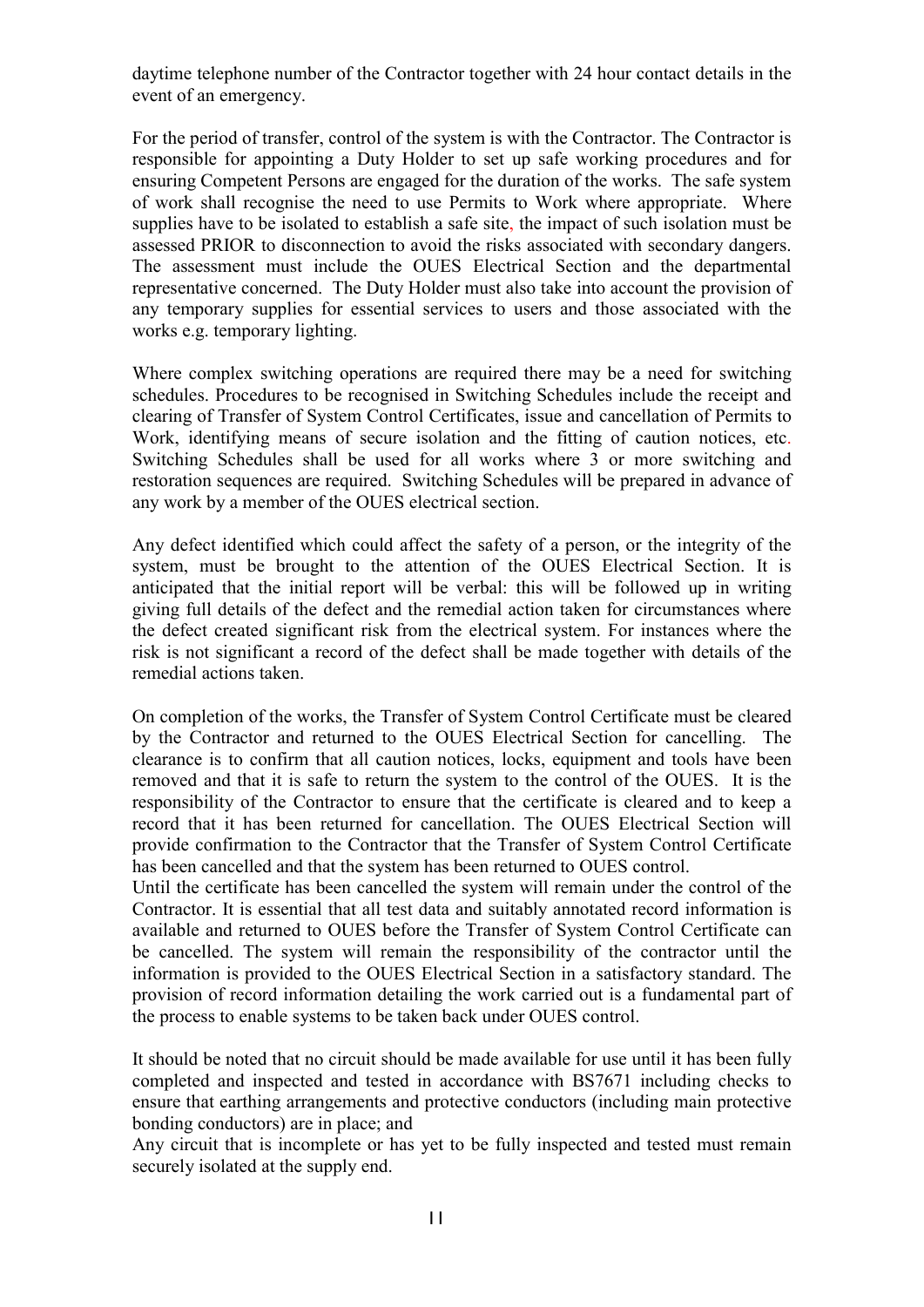# 8 Records

The OUES Electrical Section has and maintains a comprehensive record of the electrical systems under its control. In general, records take the form of block schematics and circuit charts for installations within buildings and operational schematics for external networks. The records are kept in both hard copy - paper - and electronic form. The Contractor must always submit details of any changes that have occurred on completion of the works to the OUES Electrical Section along with any test and inspection certificates required for compliance with BS7671.

# 9. Excavations

 approved by the OUES Electrical Section. The areas in which the OUES has underground cables are heavily serviced and include; water, gas, drainage etc., as well as University and Electricity Company cables. No excavation works may be undertaken until records have been checked and the works

# 10 Working in University Buildings

 incidents and obtaining first aid. On arrival all persons must report to the Departmental Representative who will be identified by the person in the OUES Electrical Section who instructed the works. Those persons undertaking work need to be made aware of any hazards in the area of the work, and agree the procedures and any specific controls that may be required, for example, where access is needed to containment or chemical laboratories, or other restricted areas of the department. Additionally, Contractors must be aware of departmental arrangements for booking in on entry, emergency procedures in case of fire or evacuation, and the requirement and arrangements for reporting accidents,

The person in the OUES Electrical Section who instructed the works is responsible for bringing to the attention of the Contractor the possible presence of asbestos containing materials (ACMs) in any areas where the Contractor will work, by consulting the relevant Asbestos Register or the University's Asbestos Coordinator. In addition, the Contractor is expected to liaise closely with the relevant Departmental Representative and the OUES contact to ensure that concerns are reported promptly and, if necessary, the work is halted for further investigation. Departmental electricians must also be aware of the potential presence of ACMs where they work by consulting the same sources of information, and work in compliance with the University's policy on asbestos, UPS S9/10.

# 11 Design

Those involved in the design of electrical systems must take into account the health and safety implications that may arise through their design. In addition to making provision for those who install the systems initially, designers must give due allowance to those who will use, maintain, repair, modify or remove any part of the system.

Under health and safety regulations the designer must have regard to a number of issues. Those issues may not be directly concerned with the system 'hardware' but may affect those working on the system. Matters to be considered are: - working space, means of access and lighting.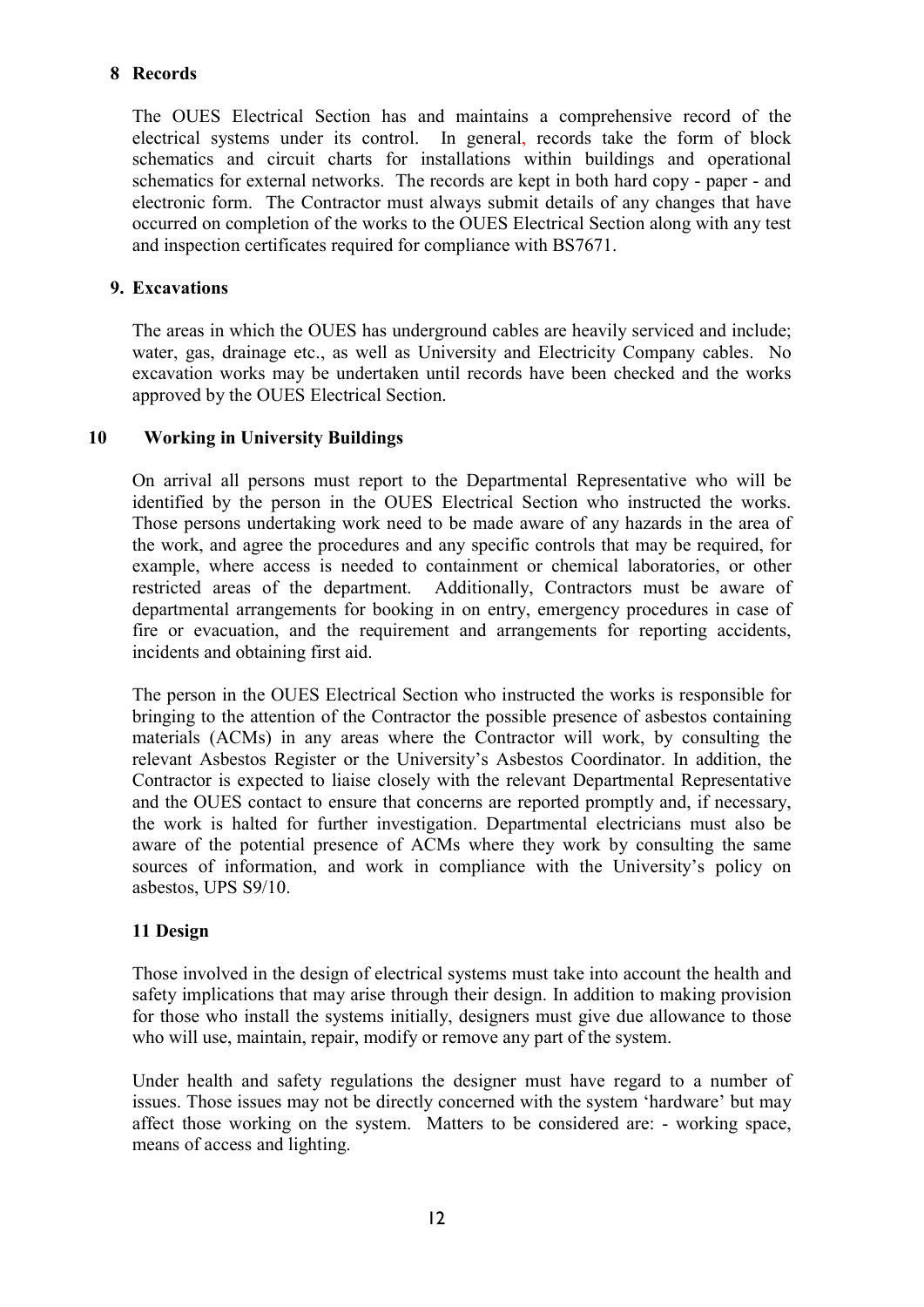# 12 Test Equipment

The minimum standard for test equipment to be used by competent persons working on the electrical system is that set down by the Health and Safety Executive in their Guidance Series reference GS38. Anyone required to use test equipment must be familiar with GS38 or where necessary be adequately supervised.

It is an absolute duty under the Electricity at Work Regulations 1989 that protective equipment, which includes test equipment, must be (a) suitable for use, (b) maintained in a condition suitable for that use and (c) properly used.

# 13 Monitoring

The OUES Electrical Inspector will monitor the activities of those undertaking work on the electrical systems that are the responsibility of BESC. It should be clearly understood that this is not a supervisory position: it is the duty of persons in control of the system to supervise those working upon it.

Access shall be provided for the Electrical Inspector to inspect the works: any unsafe working practice or unsafe condition observed by the Electrical Inspector will be brought formally to the OUES Electrical Section's attention. This may result in the suspension or withdrawal of the Competent Person or of authorisation as described above.

 unintentionally. This is not intended to be an exhaustive document setting out all requirements for every situation but more to identify general principles that are to be followed. In the event of doubt on any issue relating to electrical safety, the matter must be referred to the OUES Electrical Section PRIOR to any work going ahead. In all cases there must be effective risk assessment of the activity along with clear understanding of who is responsible for the safety of those working on the system and for those who may be affected if the supply is lost either intentionally or

It should be noted that this document has been prepared to assist those working on the OUES electrical systems comply with the requirements of the Electricity at Work Regulations 1989 and that any deviation from the requirements described herein may be in contravention of those Regulations.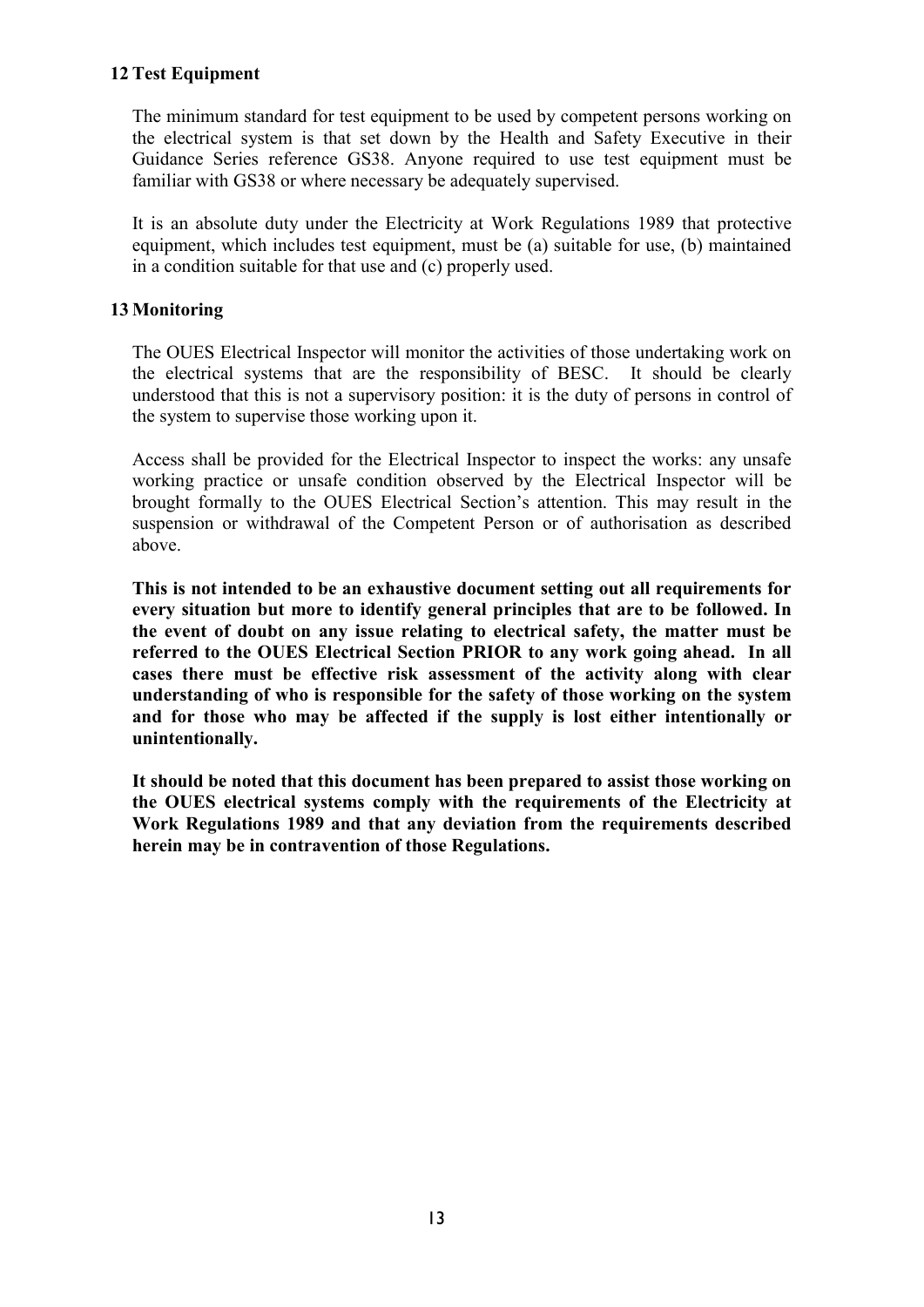# Appendix 1

# Safety Requirements

This Code together with the Regulations listed below set out the minimum standards for safe working in the University:

- i) The Electricity Safety, Quality and Continuity Regulations 2002.
- ii) The Electricity at Work Regulations 1989. (HSR25)
- iii) The Low Voltage Electrical Equipment (Safety) Regulations 1994.
- iv) The Electrical Equipment (Safety) Regulations 1994.
- v) The Construction (Design and Management) Regulations 2007.
- vi) The Management of Health and Safety at Work Regulations 1999.
- vii) The Health and Safety at Work etc. Act 1974.
- viii) The Provision and Use of Work Equipment Regulations 1998.
- ix) Requirements for Electrical Installations BS7671 (latest edition).
	- x) Safety in electrical testing at work (INDG354
		- xi) Electricity at Work (HSG85)

Xii) Guidance on the management of electrical safety and safe isolation procedures for low voltage installations.

Further Guidance

Control Panels Design Guide The Engineering Equipment and Materials Users Association (EEMUA)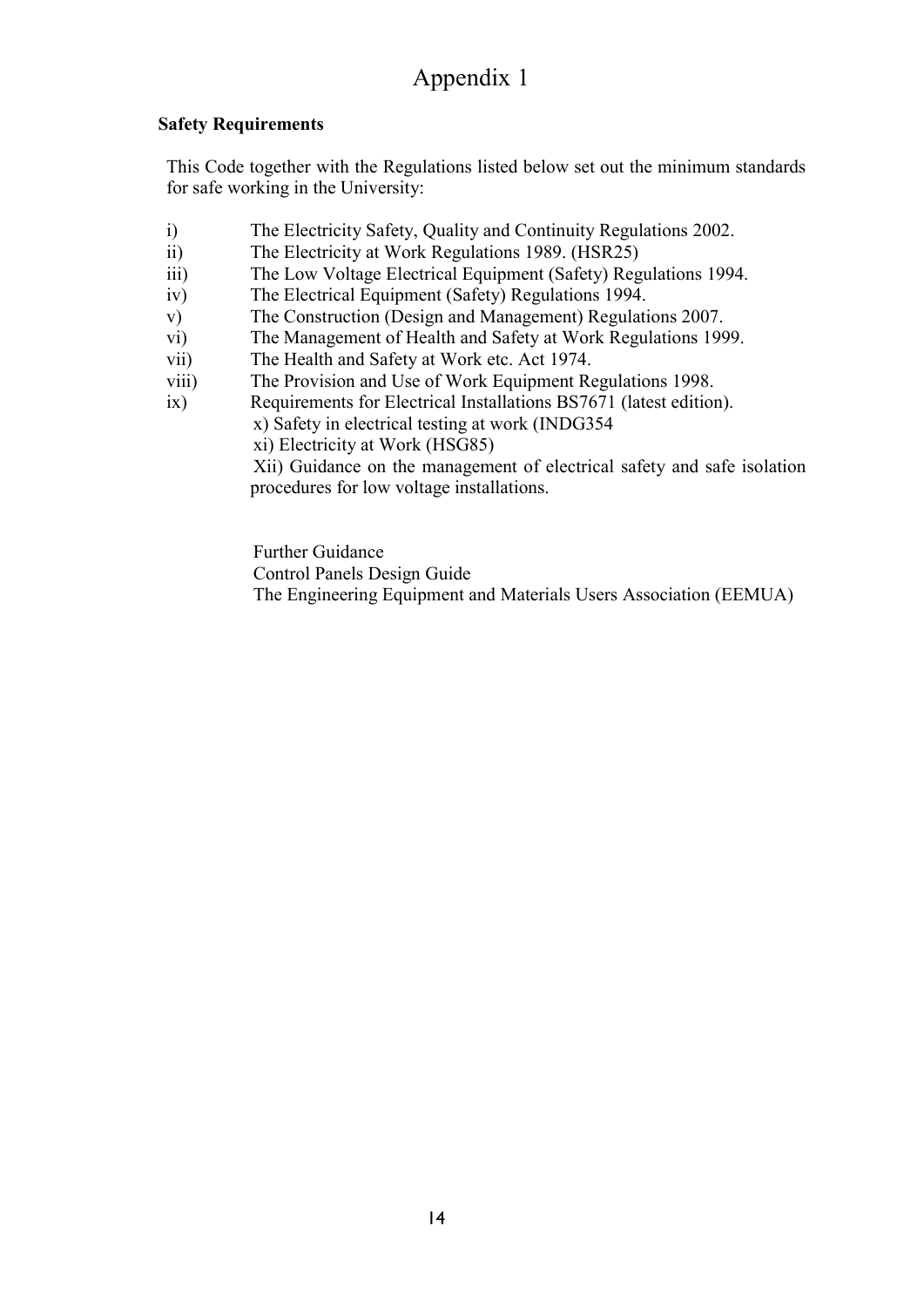# OUES Procedural Documents

Authorised Person Certificate Transfer of System Control Certificate Limitation of Access Certificate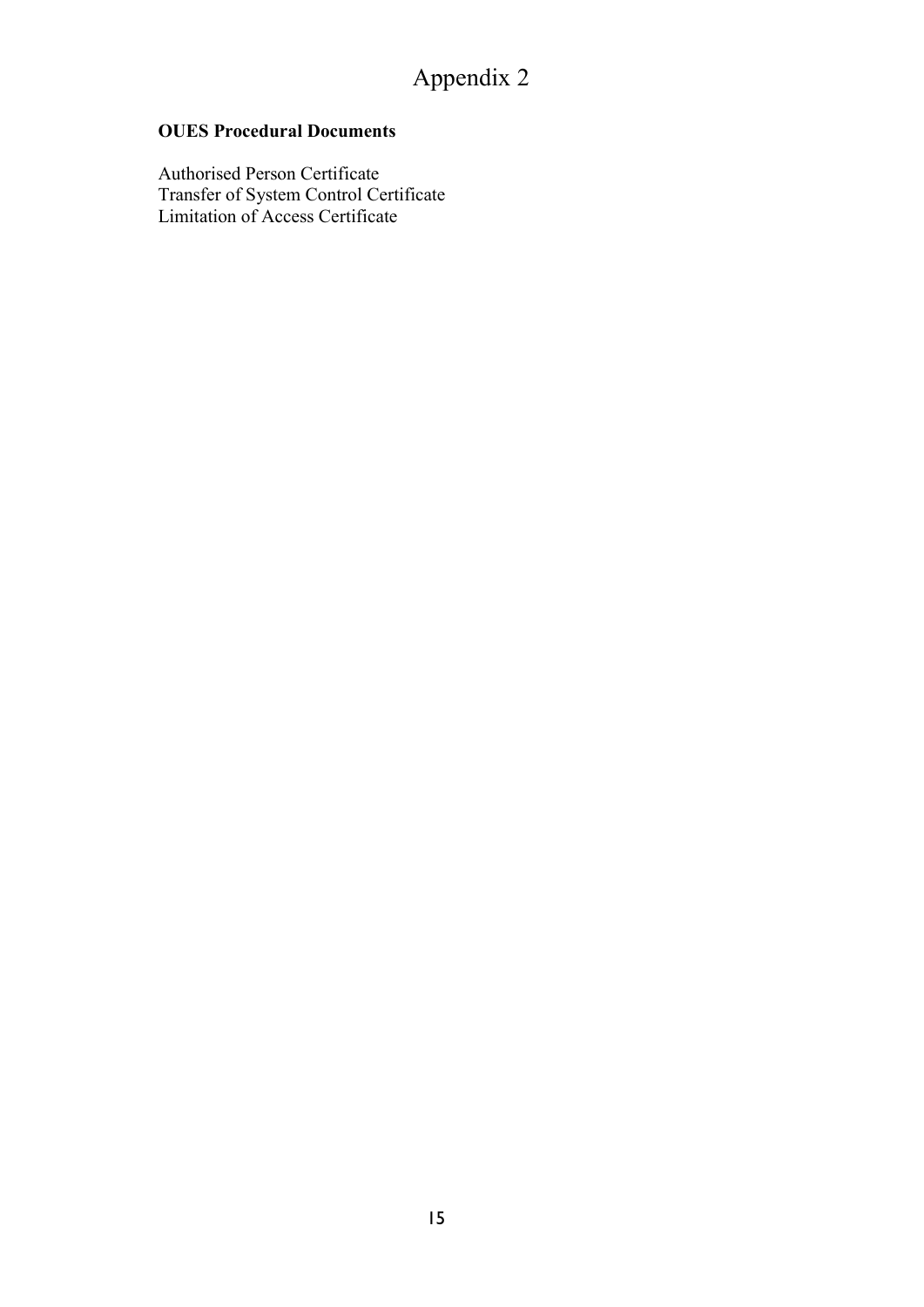# UNIVERSITY OF OXFORD

#### University Estates Services

#### APPOINTMENT OF AUTHORISED PERSON

1 ISSUE

..…………………………………………………………………………………………………………………..… Name: Is hereby appointed an Authorised Person in accordance with the University Estates Services Code of Practice - Electrical Safety on LV Systems and is authorised to carry out work according to the schedule below.

#### THIS APPOINTMENT IS VALID FOR A MAXIMUM OF TWO YEARS BUT MAY BE SUSPENDED OR WITHDRAWN AT ANY TIME BY THE AUTHORISING OFFICER

……………………………………………………. ………… …………………… Signed .Time Date…

Authorising Officer

#### 2 SCHEDULE

 ………………………………………..……………………………………………. In respect of the following systems ……………………………………………………………………………………………………………………….…….

- a) To appoint in writing and issue the Handbook for Electrical Safety to Competent Persons within their organisation to carry out work on University Fixed Electrical system as defined in the OUES Code of Practice.
- b) To enter Low Voltage sub stations.
- c) To issue and cancel Transfer of System Control Certificates on LV systems.
- d) To instruct and supervise competent persons to carry out work on the University Fixed Electrical system as defined in the OUES Code of Practice.
- e) To issue Limitation of Access Certificates.
- N.B. This is not an authority to carry out work or switching on any apparatus or switchgear belonging to the District Network Operator.

#### 3 ACCEPTANCE

I hereby accept appointment as an Authorised Person and will carry out work listed in the Schedule above. I have read, understood and retain in my possession a copy of the University Director's Office Code of Practice – Electrical Safety on Low Voltage Systems and undertake, to the best of my ability, to carry out all work fully in accordance with the Electricity at Work Regulations 1989.

…………………………………………………. …………. ………………………………………… Print Name Sign…

…………………………….. …………………………… ………………………………………………….…. Date Time

#### 4 SUSPENSION/WITHDRAWL \* (\* delete that which is not applicable)

This appointment is hereby suspended/withdrawn \* and the Authorised Person has been instructed to carry out no further work on electrical systems until a new Certificate of Appointment has been issued.

 …………………………………………………. ………………………………………………………. Print Name Sign . …………………………………………………………. ………………………………………….………… Date .Time…

 N.B: This document is not intended to be an exhaustive description of the work carried out by Authorised Persons nor should it be interpreted as such. Its purpose is to provide evidence of appointment as an Authorised Person.

Top copy – File Second copy – Authorised Person Third copy – Pad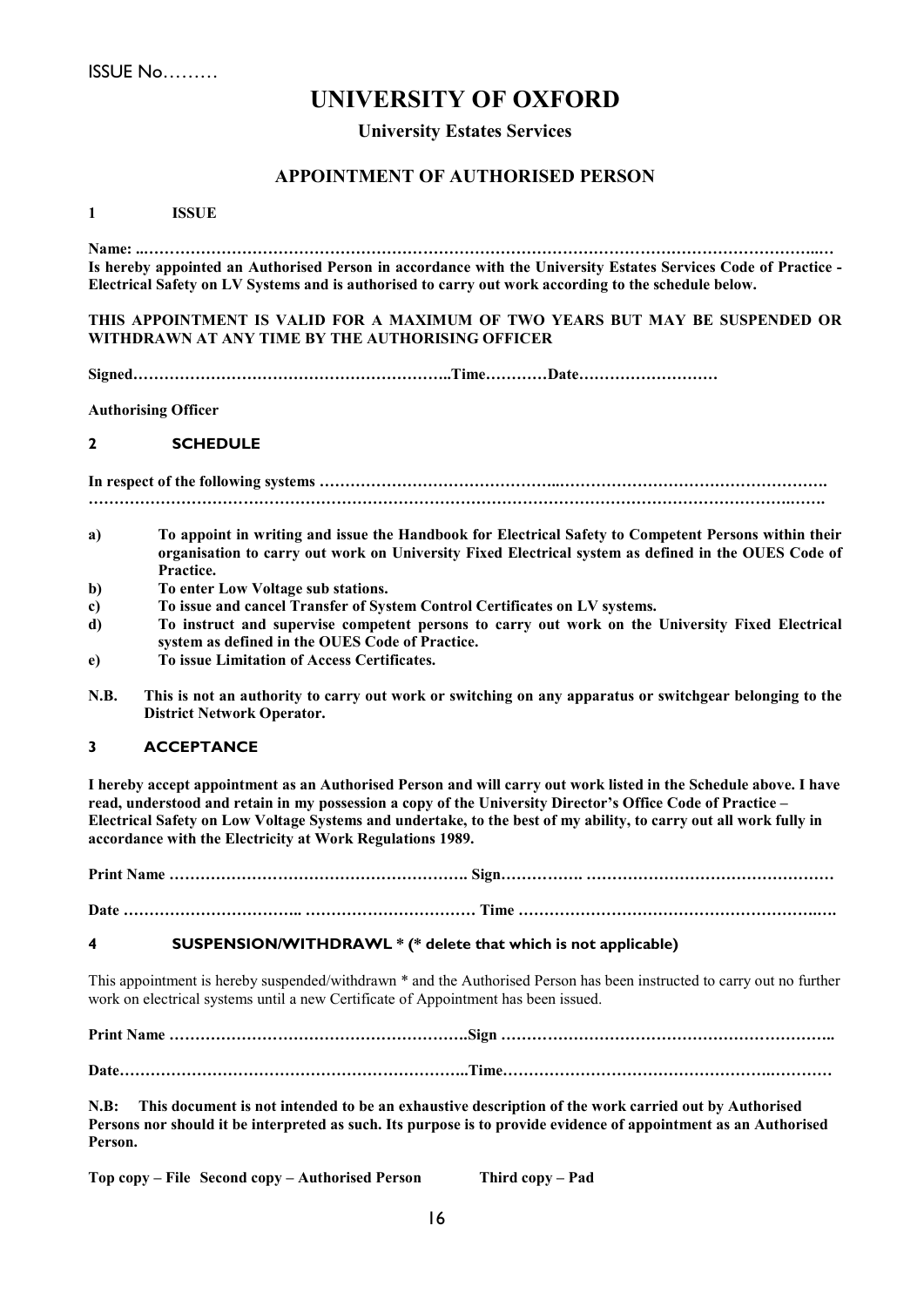# UNIVERSITY OF OXFORD

University Estates Services The Malthouse, Tidmarsh Lane Oxford, OX1 1NQ

# TRANSFER OF SYSTEM CONTROL CERTIFICATE

|     | <b>ISSUE</b>                                                                                  |
|-----|-----------------------------------------------------------------------------------------------|
| (a) | I hereby declare that the control of the following part/s of the University electrical system |
|     |                                                                                               |
|     |                                                                                               |
|     |                                                                                               |
| (b) |                                                                                               |
|     |                                                                                               |
| (b) |                                                                                               |
|     |                                                                                               |
|     |                                                                                               |
|     |                                                                                               |
|     |                                                                                               |
|     |                                                                                               |
|     |                                                                                               |
|     |                                                                                               |
|     |                                                                                               |
|     |                                                                                               |
|     |                                                                                               |
|     |                                                                                               |
|     | Being the person authorised to issue a Transfer of System Control Certificate.                |

#### 2 RECEIPT

………………………………………………………………………………. I accept the responsibility on behalf of

as the Duty Holder for the electrical dangers on the system/s scheduled in Section 1(a) above. I also accept responsibility for the setting up and the enforcement of safe working procedures and the control of the dangers associated with the work detailed in Section 1(c) above and shall ensure that the works are carried out by competent persons having the necessary skills and experience and who have been made familiar with the 'University Code of Practice - Electrical Safety on LV Systems'

Before commencing any work on the transferred part of the system the Duty Holder shall post CAUTION LABELS at all points of connection of the electrical supply. In addition labels shall be placed on all distribution board included in the Transfer of System Control Certificate: these are to indicate the name and address from Section 1(b) above, the name of the Duty Holder as Section 2 and telephone number/s giving 24 hours emergency contact cover.

| Print Name           |   |
|----------------------|---|
| cran i<br>l'ime<br>. | . |

#### 3 CLEARANCE

 ………………………….………………………………. …………………… ………………..... Signed Time Date I hereby declare that the work for which this Transfer of System Control Certificate was issued is now suspended/completed, and that the persons under my charge have been withdrawn and will carry out no further work on the system and that all gear and tools are clear. I also declare that the transferred part of the electrical system has been properly tested and is safe to energise. All relevant updated documentation, drawings or schematics are available to OUES Electrical Section.

#### 4 CANCELLATION

………………………….………………………………. …………………… …………………….... Signed Time Date . This Transfer of System Control Certificate is now cancelled and that the parts of the University electrical system/s listed under 1(a) are now under OUES Electrical Section control. Being a person authorised to cancel Transfer of System Control Certificates.

Top Copy-Duty Holder Second Copy-File Third Copy-Pad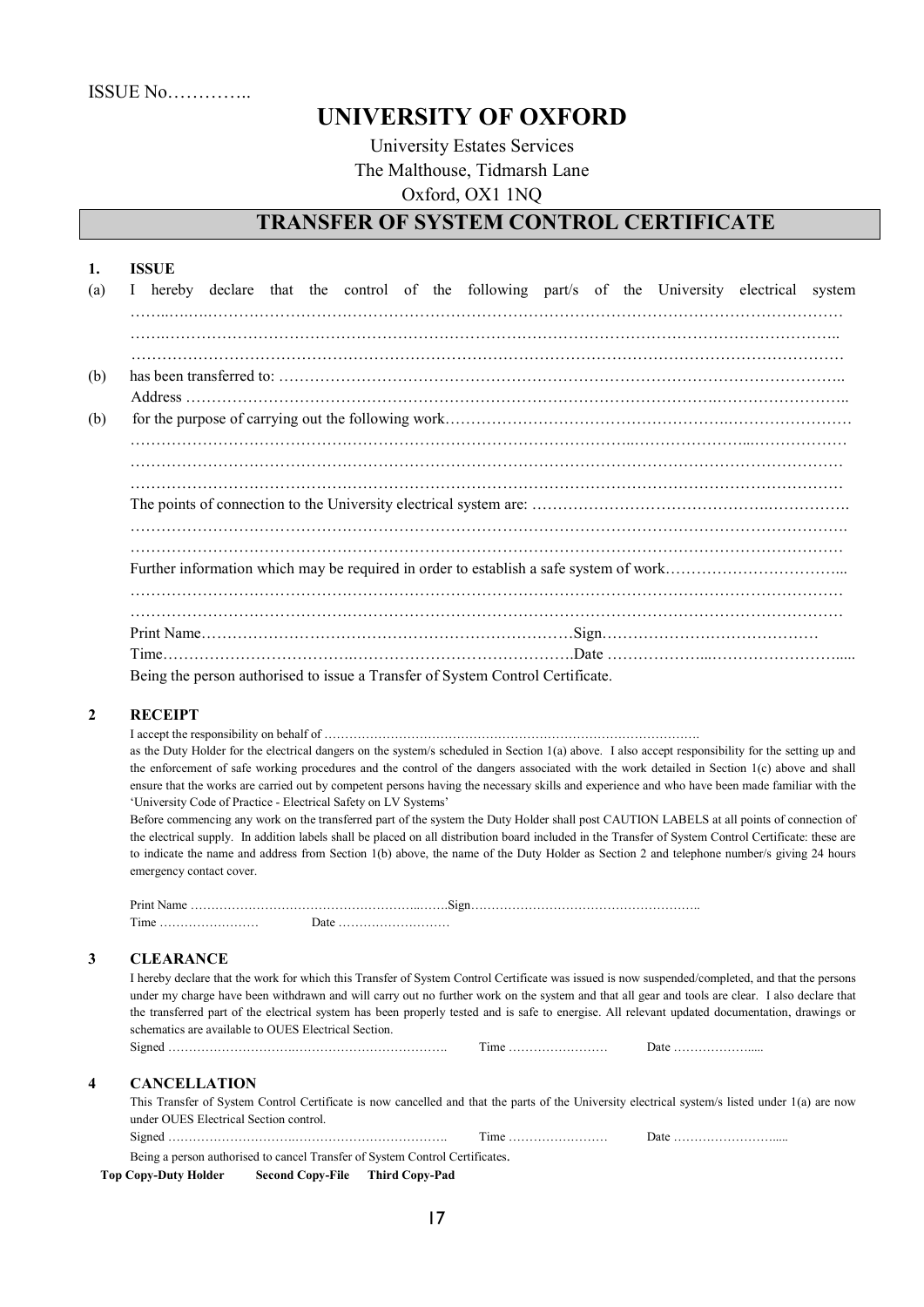ISSUE No… ……………..

# UNIVERSITY OF OXFORD

#### University Estates Services

The Malthouse, Tidmarsh Lane Oxford, OX1 1NQ Tel: (01865) 241654

# LIMITATION OF ACCESS CERTIFICATE

This form MUST NOT be used on apparatus for which an Electrical Permit-to-Work is required.

| <b>ISSUE</b>                                                       |
|--------------------------------------------------------------------|
|                                                                    |
|                                                                    |
| Is hereby given permission to carry out the work described below:- |
|                                                                    |
|                                                                    |

| Being a person authorised to issue Limitations of Access. |  |
|-----------------------------------------------------------|--|

#### 2. RECEIPT

| Being a person to whom this Limitation of Access is issued. |  |
|-------------------------------------------------------------|--|

#### 3. CLEARANCE

I hereby declare that the work for which this Limitation of Access was issued is now suspended/completed and that all persons and equipment under my control have been withdrawn.

| Being the person to whom this form was issued. |  |
|------------------------------------------------|--|

#### 4. CANCELLATION

| This Limitation of Access is hereby cancelled.                 |  |
|----------------------------------------------------------------|--|
|                                                                |  |
|                                                                |  |
| Being a person authorised to cancel this Limitation of Access. |  |

N.B. On completion of the work the holder must surrender this Limitation of Access as directed for cancellation, after which no work shall be done.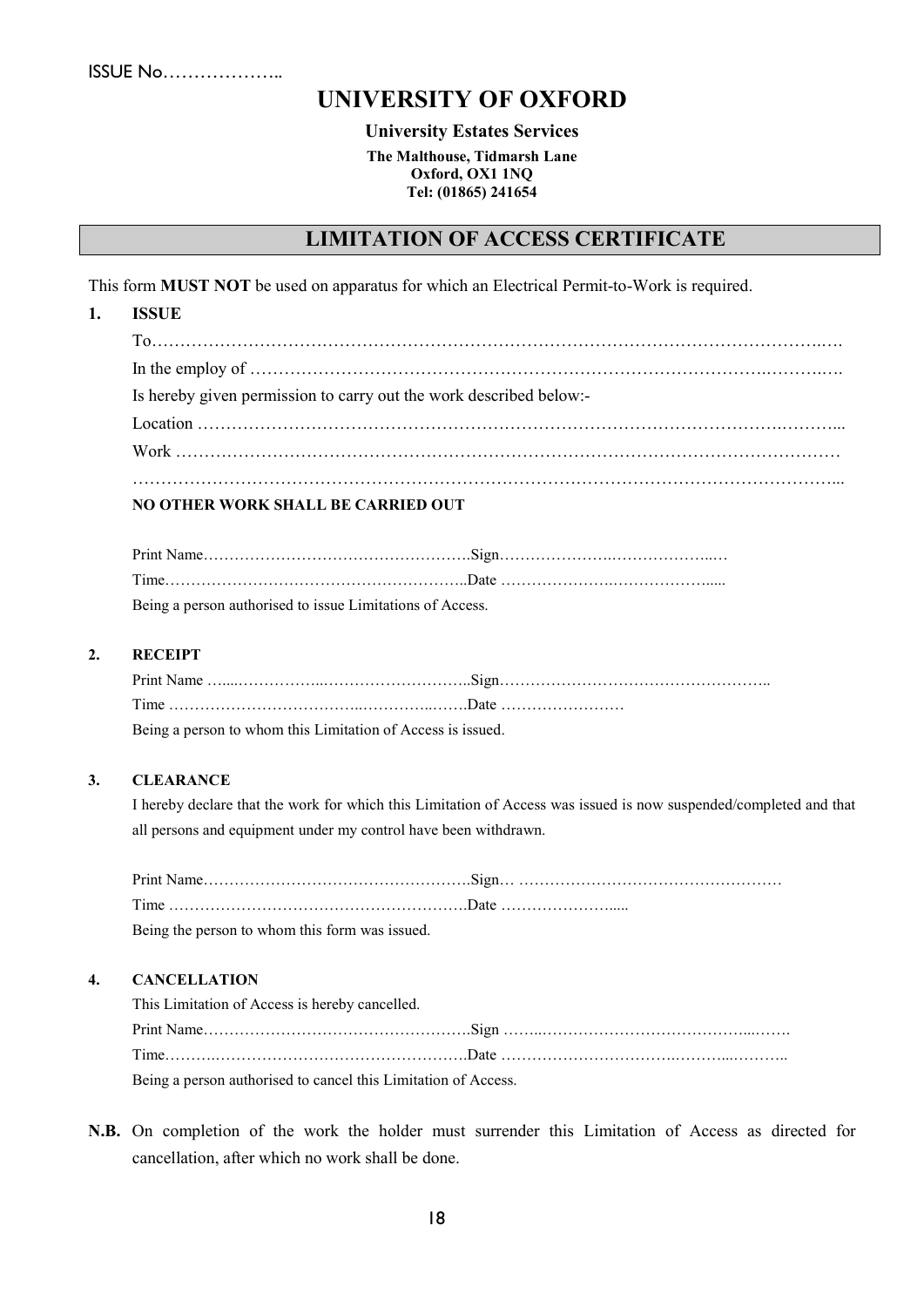# Appendix 3

# Sample Documents

Permit to Work Switching Schedule Handbook Checklist

The above documents are provided as examples and they are not to be interpreted as OUES documents that the contractor is to adopt.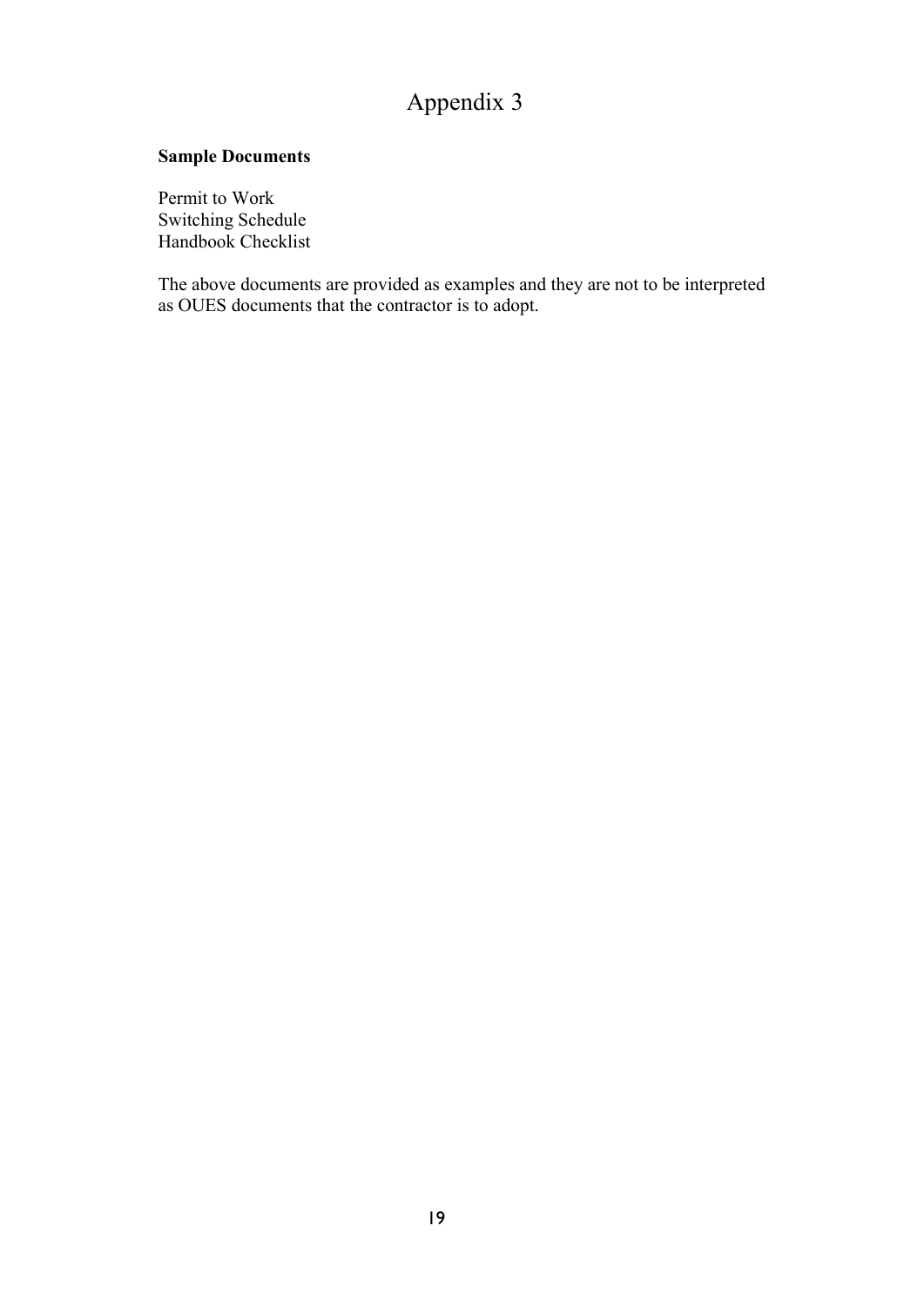# PERMIT TO WORK ON ELECTRICALLY DISCONNECTED EQUIPMENT

| 1. | DETAILS OF APPARATUS AND WORK/TEST TO BE CARRIED OUT.                                                                                                                                                                                                                                                                                  |
|----|----------------------------------------------------------------------------------------------------------------------------------------------------------------------------------------------------------------------------------------------------------------------------------------------------------------------------------------|
|    |                                                                                                                                                                                                                                                                                                                                        |
|    | <b>PRECAUTIONS</b>                                                                                                                                                                                                                                                                                                                     |
| 1. |                                                                                                                                                                                                                                                                                                                                        |
|    |                                                                                                                                                                                                                                                                                                                                        |
| 2. |                                                                                                                                                                                                                                                                                                                                        |
|    |                                                                                                                                                                                                                                                                                                                                        |
| 3. |                                                                                                                                                                                                                                                                                                                                        |
| 4. |                                                                                                                                                                                                                                                                                                                                        |
|    |                                                                                                                                                                                                                                                                                                                                        |
|    |                                                                                                                                                                                                                                                                                                                                        |
| 5. |                                                                                                                                                                                                                                                                                                                                        |
|    |                                                                                                                                                                                                                                                                                                                                        |
|    |                                                                                                                                                                                                                                                                                                                                        |
|    |                                                                                                                                                                                                                                                                                                                                        |
|    | <u> 1989 - Johann John Stone, mars et al. 1989 - John Stone, mars et al. 1989 - John Stone, mars et al. 1989 - John Stone</u><br><b>VALIDATION PERIOD</b>                                                                                                                                                                              |
|    | I hereby declare that the above precautions have been taken and made known to the Competent Persons in charge of the<br>work. I consider that the equipment specified in Paragraph 1 is safe to work on.                                                                                                                               |
|    |                                                                                                                                                                                                                                                                                                                                        |
|    |                                                                                                                                                                                                                                                                                                                                        |
|    | <b>ACCEPTANCE AND RECEIPT BY A COMPETENT PERSON</b><br>I acknowledge receipt of this permit and understand the safety precautions described above. Neither I nor the persons under<br>my control will work on any other electrically dangerous equipment. I will return this permit to the authorised person when<br>work is complete. |
|    |                                                                                                                                                                                                                                                                                                                                        |
|    |                                                                                                                                                                                                                                                                                                                                        |
|    | <b>CANCELLATION</b><br>I hereby declare that the work detailed in paragraph 1 has been completed/stopped, earths removed and tools/gear withdrawn.<br>The apparatus is now in a safe condition.                                                                                                                                        |
|    |                                                                                                                                                                                                                                                                                                                                        |
|    | I hereby declare this permit cancelled. The top copy has been returned to me by the Competent Person. The apparatus<br>detailed in paragraph 1 may be reconnected for service.                                                                                                                                                         |
|    |                                                                                                                                                                                                                                                                                                                                        |
|    |                                                                                                                                                                                                                                                                                                                                        |
|    | 20                                                                                                                                                                                                                                                                                                                                     |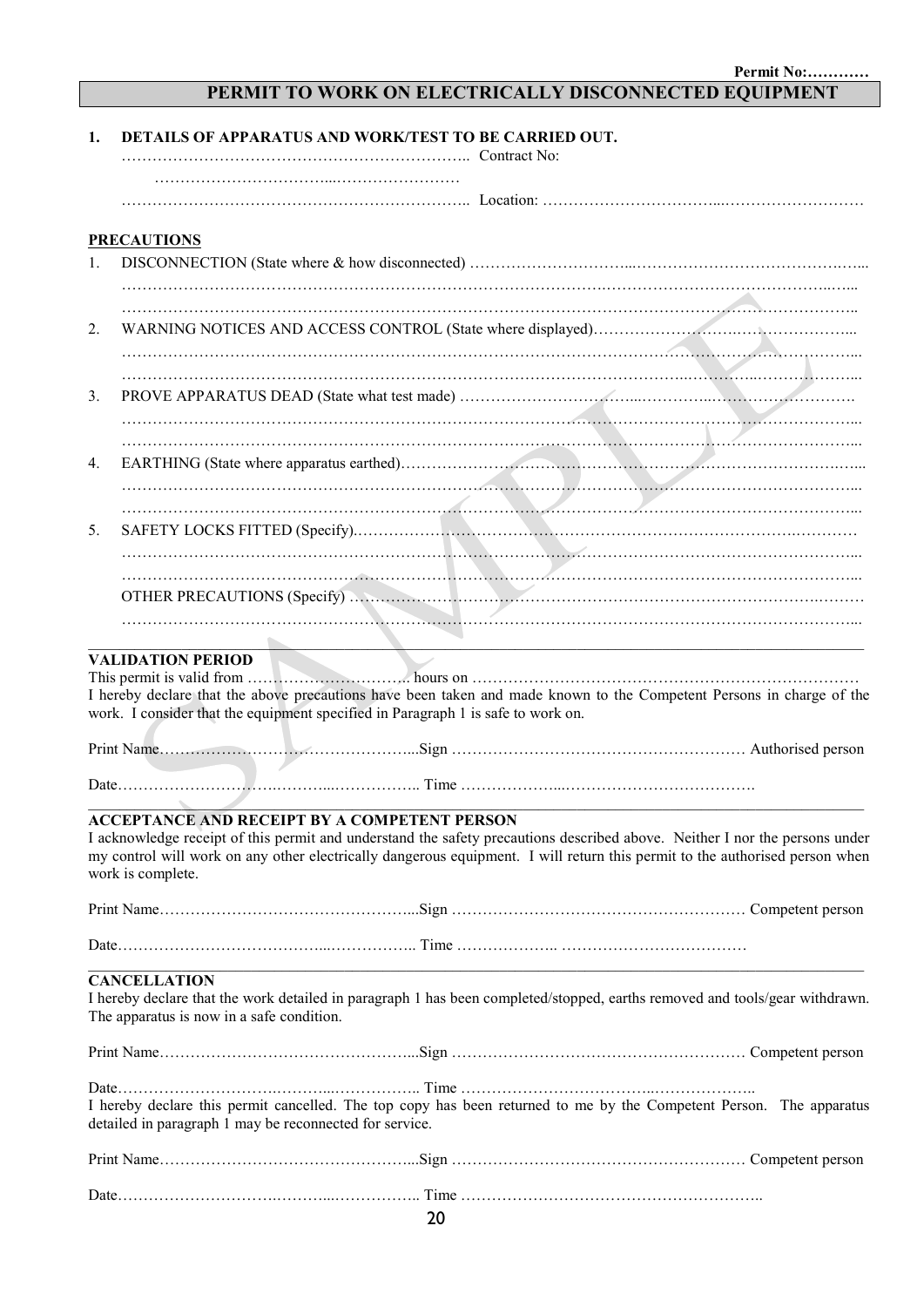# SWITCHING SCHEDULE

| $\mathbf{1}$            | <b>PURPOSE OF SWITCHING</b>      |                   |  |
|-------------------------|----------------------------------|-------------------|--|
|                         |                                  |                   |  |
| $\overline{2}$          | <b>EQUIPMENT TO BE WORKED ON</b> |                   |  |
|                         |                                  |                   |  |
| $\overline{\mathbf{3}}$ | <b>START DATE</b>                |                   |  |
|                         |                                  |                   |  |
| $\overline{\mathbf{4}}$ | <b>PREPARED BY</b>               | <b>CHECKED BY</b> |  |
|                         |                                  |                   |  |
|                         | <b>PRINT</b>                     | <b>PRINT</b>      |  |
|                         |                                  |                   |  |
|                         | <b>SIGN</b>                      | <b>SIGN</b>       |  |
|                         | <b>DATE</b>                      | <b>DATE</b>       |  |
|                         |                                  |                   |  |

| <b>SCHEDULE OF EVENTS</b> |                 |                          |                                                  |                               |          |
|---------------------------|-----------------|--------------------------|--------------------------------------------------|-------------------------------|----------|
| Item                      | <b>Location</b> | <b>Operation</b><br>a ka | <b>Equipment and/or special<br/>instructions</b> | Date and time<br>of operation | Operator |
| $\mathbf{1}$              |                 |                          |                                                  |                               |          |
|                           |                 |                          |                                                  |                               |          |
| $\mathbf 2$               |                 |                          |                                                  |                               |          |
|                           |                 |                          |                                                  |                               |          |
| $\mathbf{3}$              |                 |                          |                                                  |                               |          |
|                           |                 |                          |                                                  |                               |          |
| $\overline{\mathbf{4}}$   |                 |                          |                                                  |                               |          |
|                           |                 |                          |                                                  |                               |          |
| 5                         |                 |                          |                                                  |                               |          |
|                           |                 |                          |                                                  |                               |          |
| 6                         |                 |                          |                                                  |                               |          |
|                           |                 |                          |                                                  |                               |          |
| $\overline{7}$            |                 |                          |                                                  |                               |          |
|                           |                 |                          |                                                  |                               |          |
| $\bf{8}$                  |                 |                          |                                                  |                               |          |
| $\boldsymbol{9}$          |                 |                          |                                                  |                               |          |
|                           |                 |                          |                                                  |                               |          |
| 10                        |                 |                          |                                                  |                               |          |
|                           |                 |                          |                                                  |                               |          |
| 11                        |                 |                          |                                                  |                               |          |
|                           |                 |                          |                                                  |                               |          |
| $\overline{12}$           |                 |                          |                                                  |                               |          |
|                           |                 |                          |                                                  |                               |          |
| 13                        |                 |                          |                                                  |                               |          |
|                           |                 |                          |                                                  |                               |          |
| 14                        |                 |                          |                                                  |                               |          |
|                           |                 |                          |                                                  |                               |          |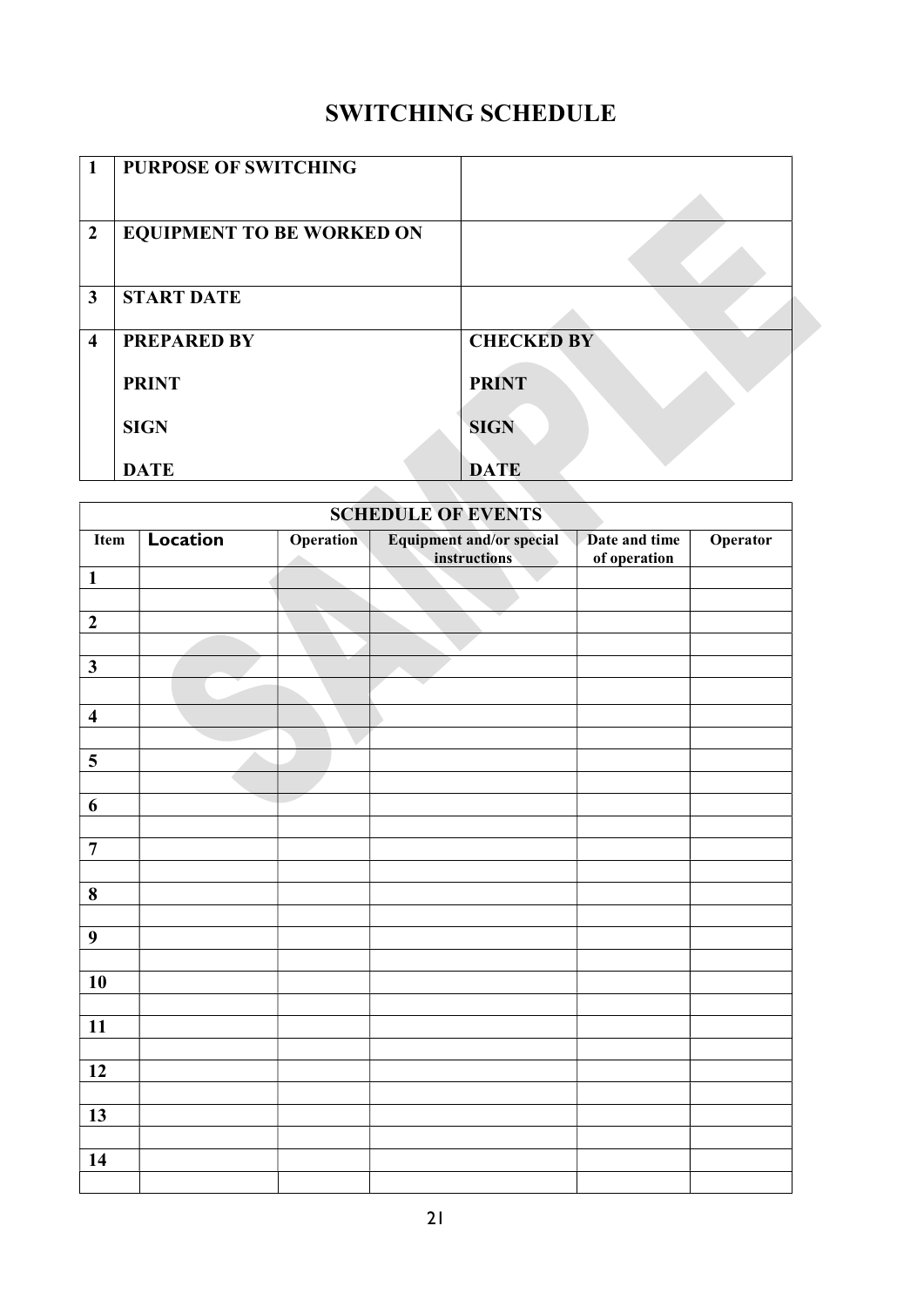# UNIVERSITY ESTATES SERVICES OXFORD HANDBOOK FOR ELECTRICAL SAFETY LOW VOLTAGE SYSTEMS

The following checklist highlights the key requirements of the Handbook for Electrical Safety for Low Voltage Systems produced by the University Estates Services.

The column on the left indicates the section in which further details of the requirement may be found.

| Handbook clause | Requirement                                | Yes | No |
|-----------------|--------------------------------------------|-----|----|
| number          |                                            |     |    |
| 4.1             | Be in possession of the proper tools       |     |    |
|                 | and equipment and the appropriate          |     |    |
|                 | personal protective equipment.             |     |    |
| 4.2             | Have the name and location of the          |     |    |
|                 | Departmental Representative/Contact        |     |    |
|                 | with whom you are to meet and at what      |     |    |
|                 | time.                                      |     |    |
| 4.5             | That you have sufficient details to        |     |    |
|                 | safety carry out your work:-               |     |    |
|                 | • Relevant risk assessments                |     |    |
|                 | Adequate record information                |     |    |
|                 | Permit to Work forms (where required)      |     |    |
| 5.2             | That you have details of the extent of the |     |    |
|                 | system control required to carry out your  |     |    |
|                 | works safely.                              |     |    |

Before going to site check the following requirements:-

# On arrival at site:-

| Handbook clause | Requirement                                     |  |
|-----------------|-------------------------------------------------|--|
| number          |                                                 |  |
| 4.2             | Report to reception and give the name of the    |  |
|                 | Departmental Representative/Contact with        |  |
|                 | whom you are to meet.                           |  |
| 4.2             | Obtain from the Departmental Representative/    |  |
|                 | Contact details of:-                            |  |
|                 | Signing in/out                                  |  |
|                 | Emergency evacuation                            |  |
|                 | Accident/incident reporting                     |  |
|                 | Hazards and risks on site e.g. the possible     |  |
|                 | presence of asbestos containing materials       |  |
| 4.2             | Advise the Departmental Representative/         |  |
|                 | Contact of the affect of your works on the      |  |
|                 | department.                                     |  |
| 4.2             | Give reasonable notice for the disconnection    |  |
|                 | of electrical supplies required to achieve safe |  |
|                 | working. Obtain agreement from the              |  |
|                 | Departmental Representative for the             |  |
|                 | disconnections.                                 |  |
|                 |                                                 |  |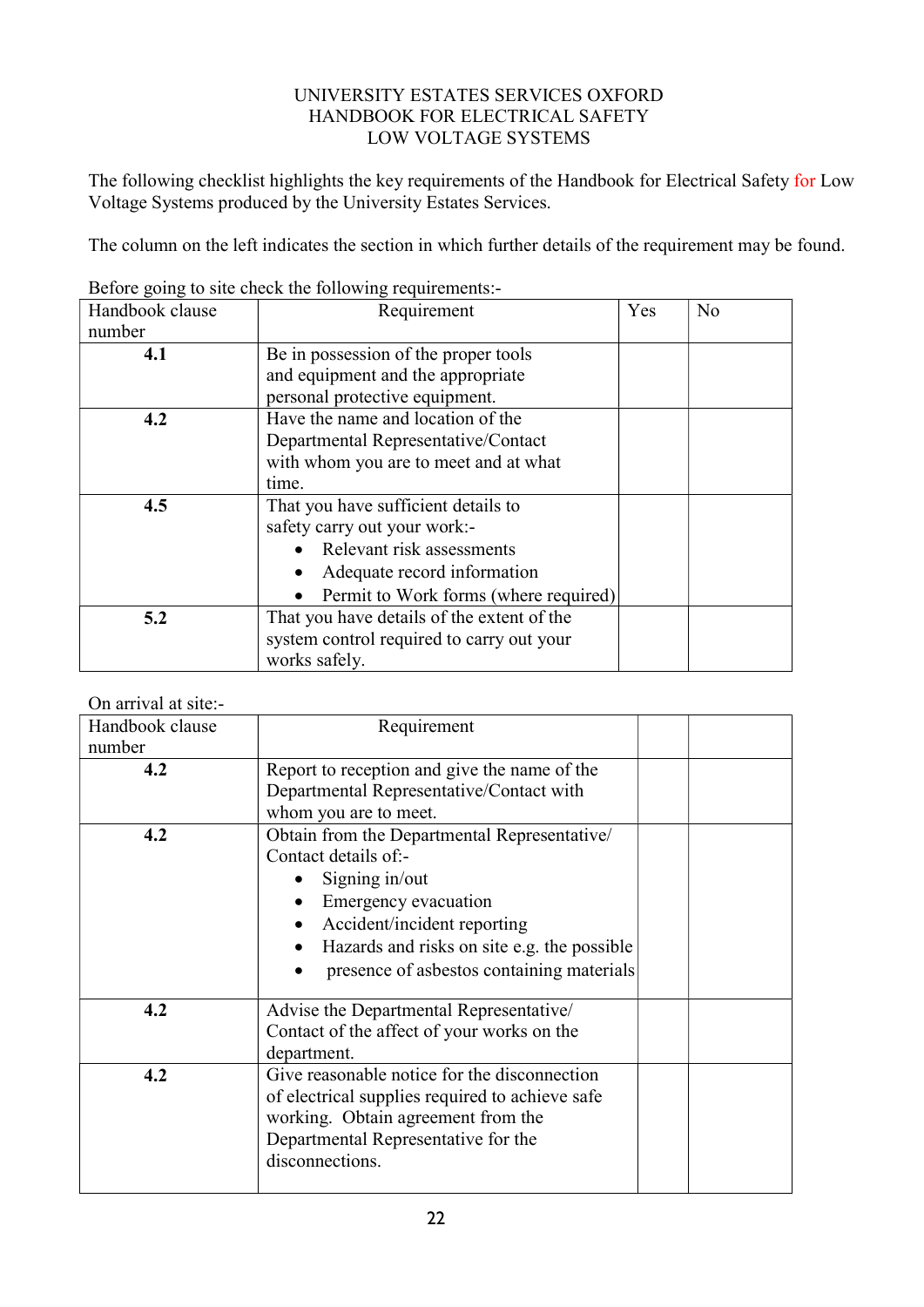Before commencing any work it must be clearly understood who has control of the electrical system to be worked on therefore:-

| Handbook Page  | Requirement                                                  | Yes | N <sub>o</sub> |
|----------------|--------------------------------------------------------------|-----|----------------|
| ref            |                                                              |     |                |
| 5.2            | Where appropriate take formal control of the                 |     |                |
|                | system as Duty Holder by receipt of a Transfer               |     |                |
|                | of System Control Certificate.                               |     |                |
| 4.3            | Isolate the system, secure the isolation and                 |     |                |
|                | prove safe to work on.                                       |     |                |
| 4.4            | If you are carrying out diagnostics or testing               |     |                |
|                | follow the procedure in the handbook.                        |     |                |
| 5.3            | Report any defect to the Authorised Person                   |     |                |
|                | who instructed you to carry out the works.                   |     |                |
| 5.4            | Remove caution notices, locks, tools and                     |     |                |
|                | equipment and ensure the system is safe to                   |     |                |
|                | return to UED control. This must include carrying out        |     |                |
|                | any electrical testing required to demonstrate that the      |     |                |
|                | system is safe to operate                                    |     |                |
| 5.4            | Upon completion of the works sign off the                    |     |                |
|                | Transfer of System of Control Certificate as                 |     |                |
|                | Duty Holder and promptly return it to the Authorised         |     |                |
|                | Person who issued it.                                        |     |                |
| 5.4            | Ensure that test certificates and amendments                 |     |                |
|                | to record information are promptly made available to the $U$ |     |                |
| 6.1            | Maintain a clean and tidy site and remove                    |     |                |
|                | waste materials and redundant packaging on a                 |     |                |
|                | regular basis.                                               |     |                |
| 6.2            | Before commencing any excavation work                        |     |                |
|                | ensure that approval has been given by the                   |     |                |
|                | UED.                                                         |     |                |
| $\overline{7}$ | Co-operate with the UED Electrical Inspector in his          |     |                |
|                | monitoring role.                                             |     |                |

If at any time you are unsure about what you are expected to do, or the circumstances in which you are working under to the extent that your health and safety, and/or that of others may be put at risk,

# STOP WORK AND REPORT TO THE AUTHORISED PERSON WHO INSTRUCTED YOU.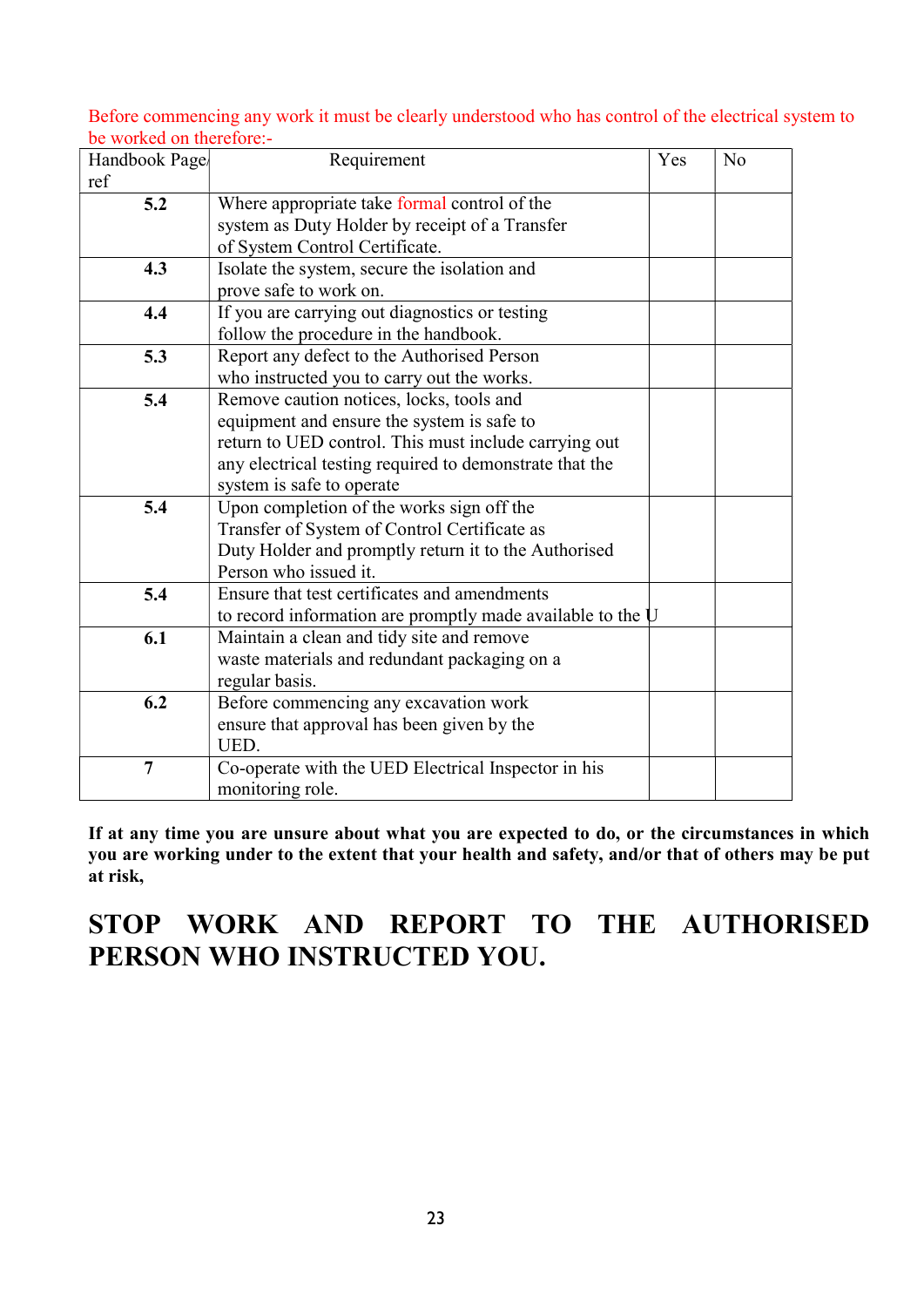# HANDBOOK FOR ELECTRICAL SAFETY

 below. This document outlines the use of the `HANDBOOK FOR ELECTRICAL SAFETY` (Blue Book). This Book is the pocket version of the University Code of Practice (C.o.P): Electrical Safety on Low Voltage Systems which was issued to you following the signing of appointment of Authorised Person. The C.o.P. itself outlines the purpose and use of the Blue book along with the rules and requirements for work on the University Low Voltage System; however it has been noted that some contractors are still not fully conversant with its contents and as such I would ask that you reread the C.o.P. in conjunction with the items 1-8

1: It is intended that the Blue Books shall only be issued to those competent persons likely to carry out work on the University fixed electrical system. (Code of Practice, Page 5 Part 3)

2: At least one Blue book carrying competent person shall be on site at all times during work on the fixed electrical installation. (Code of Practice, Page 4, Item vii)

3: Blue Books are NOT transferable. If the owner of the Blue book leaves the company the book is to be returned to the University Estates Services (UED).

4: The Blue books are the property of the University and shall not be copied or duplicated in any manner. Each issued copy shall be signed by the competent person, the name and associate book number shall then be passed to the UED for recording purposes.

5: The Contractors Authorised person as appointed by the UED shall be responsible for issuing the Blue Book (free issue) to the competent persons. (Code of Practice Page 5 Item 3)

6: The contractor is responsible for making sure that all its staff working within the University are fully aware of the contents of the Blue Book.

7: The Transfer of Control document will only be issued to the competent person in possession of the Blue Book

8: Any member of the University Electrical Section may ask to see the Blue Book at any time.

Failure to meet any of the above requirements and those outlined in the C.o.P. may result in the removal from site of all your personnel

If there are any further queries please contact the UED